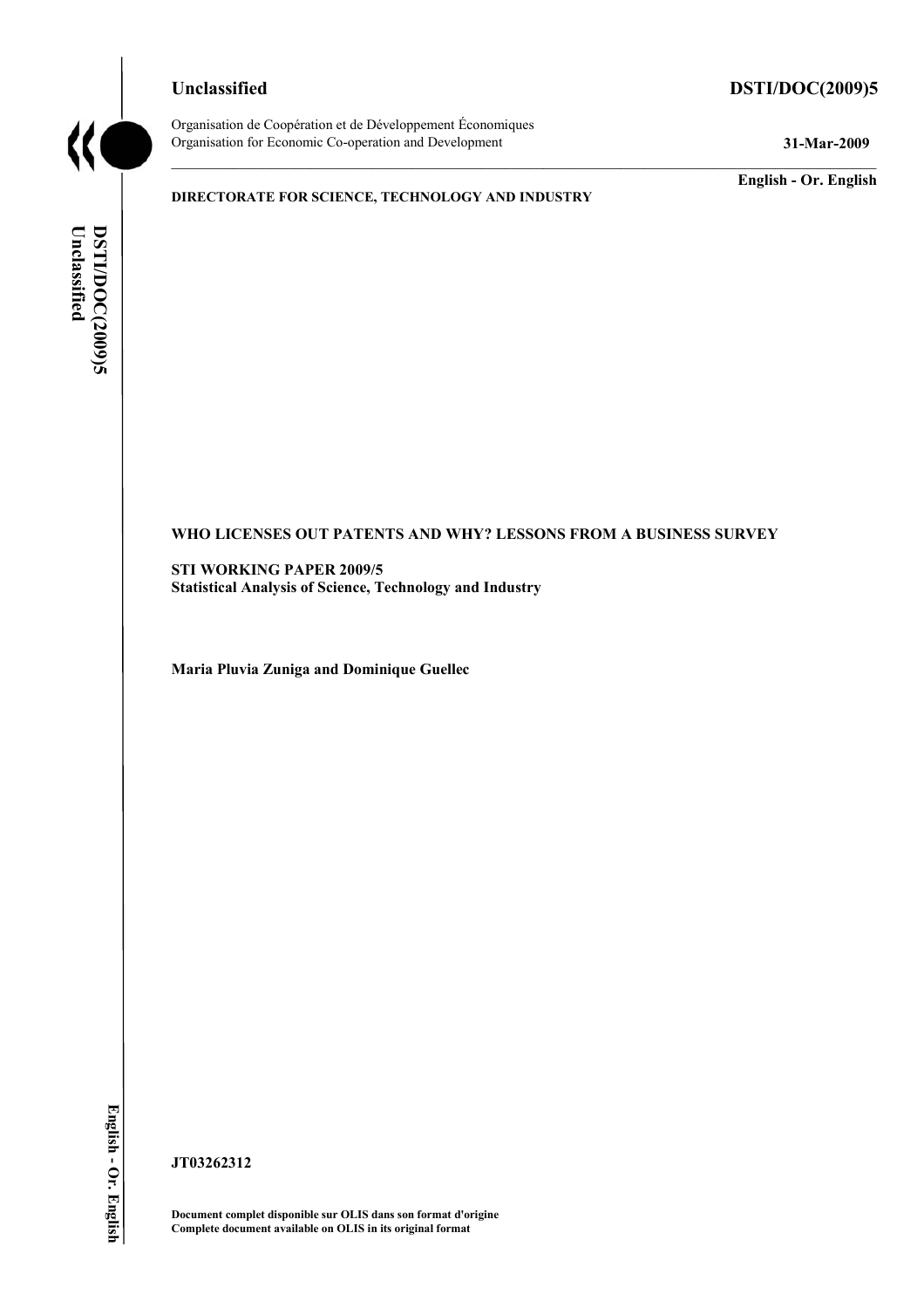## **STI Working Paper Series**

The Working Paper series of the OECD Directorate for Science, Technology and Industry is designed to make available to a wider readership selected studies prepared by staff in the Directorate or by outside consultants working on OECD projects. The papers included in the series cover a broad range of issues, of both a technical and policy-analytical nature, in the areas of work of the DSTI. The Working Papers are generally available only in their original language – English or French – with a summary in the other.

Comments on the papers are invited, and should be sent to the Directorate for Science, Technology and Industry, OECD, 2 rue André-Pascal, 75775 Paris Cedex 16, France.

The opinions expressed in these papers are the sole responsibility of the author(s) and do not necessarily reflect those of the OECD or of the governments of its member countries.

*http://www.oecd.org/sti/working-papers* 

OECD/OCDE, 2009

Applications for permission to reproduce or translate all or part of this material should be made to: OECD Publications, 2 rue André-Pascal, 75775 Paris, Cedex 16, France; e-mail: rights@oecd.org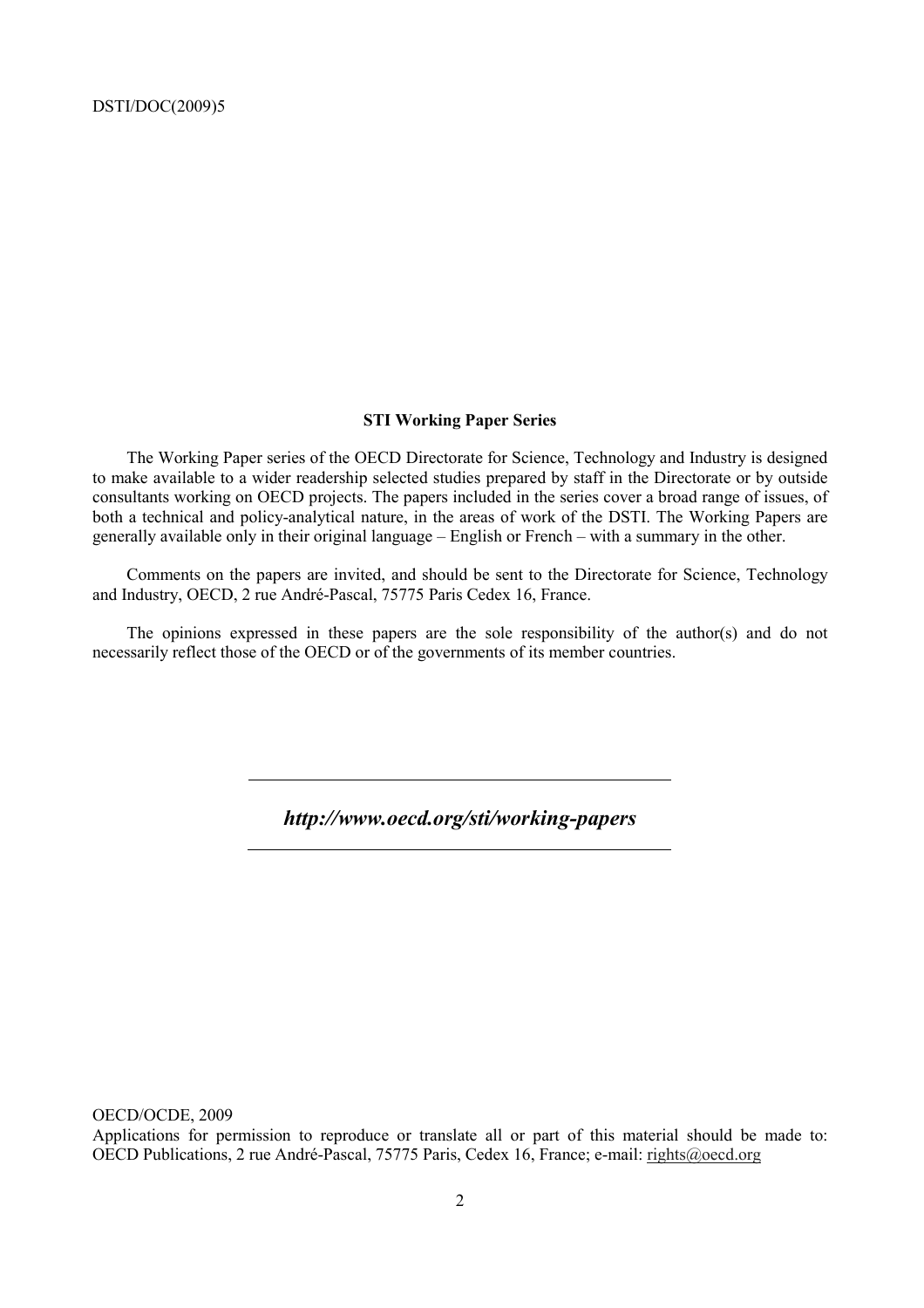## **WHO LICENSES OUT PATENTS AND WHY? LESSONS FROM A BUSINESS SURVEY**

## **Maria Pluvia Zuniga and Dominique Guellec**

Economic Analysis and Statistics Division Directorate for Science, Technology and Industry (DSTI), OECD Contact: dominique.guellec@oecd.org

## **ABSTRACT**

The increasing importance of licensing for innovation is supported by ample anecdotal evidence. However, statistics on this topic are scarce. The OECD, together with the European Patent Office and the University of Tokyo, carried out a business survey on the licensing-out of patents. The goal was to investigate the intensity of licensing to affiliated and non-affiliated companies, its evolution, the characteristics, motivations and obstacles met by companies doing or willing to license. The target population was patent holders: 600 European firms and 1 600 Japanese firms responded to the survey, in the second half of 2007. The results show that patent licensing is widespread among patenting firms: around one company in five in Europe licenses patents to non-affiliated partners, whereas more than one in four does so in Japan. The relationship between size of the firm and probability to license out is U-shaped: small firms and large firms are more likely to license out their patented inventions. In Europe, SMEs have more difficulties to license out their patents than large firms. The major barrier to licensing out patent markets is informational (identifying partners). Finally, we also find that more than one third of young European firms (born after 2000) deem patents as quite or very important to convince private investors and venture capitalists to provide them with funds.

*Key words:* patents, patent licensing, technology markets, Europe, Japan

*JEL classification codes:* D45, O32, O34

**Acknowledgements**: This study has benefited from methodological support by Claire Lelarge (OECD) and Peter Hingley from the European Patent Office (EPO) and from fruitful comments by participants at the EPO-OECD Conference on Patent Statistics for Decision Makers (Vienna, September 3-4, 2008), the Annual Conference of the European Policy for Intellectual Property Association. EPIP (Bern, October 3-4, 2008) and the 2008 Kauffman Symposium on Entrepreneurship and Innovation Data (Washington, November 21, 2008).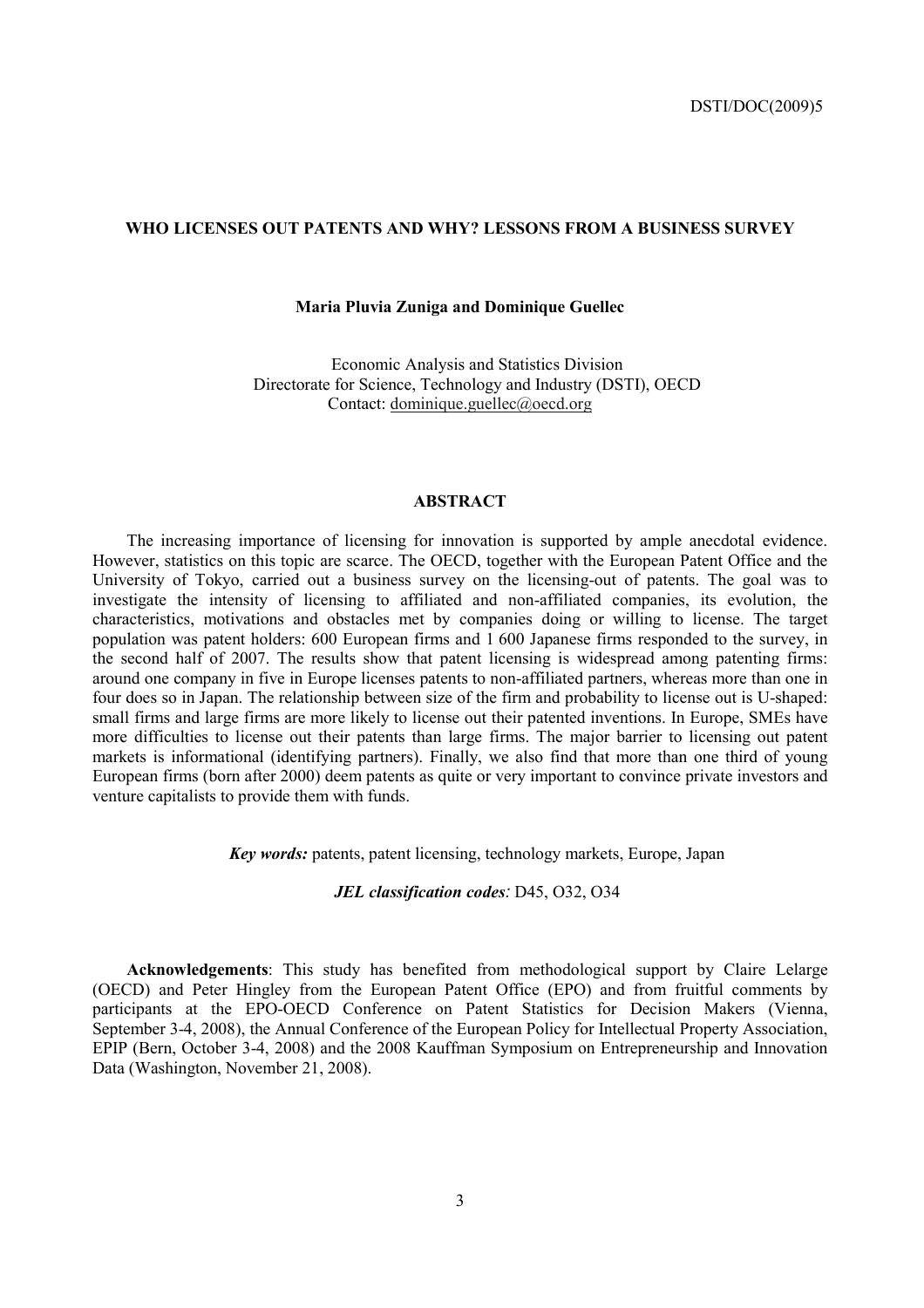# **QUI LICENCIE DES BREVETS ET POURQUOI? ENSEIGNEMENTS D'UNE ENQUÊTE AUPRÈS DES ENTREPRISES**

## **Maria Pluvia Zuniga et Dominique Guellec**

Division des analyses économiques et des statistiques Direction de la science, de la technologie et de l'industrie (DSTI), OCDE Contact: dominique.guellec@oecd.org

# **RÉSUMÉ**

L'importance accrue des licences de brevets pour l'innovation est attestée par nombre d'anecdotes. Cependant, les statistiques sur ce domaine sont rares. L'OCDE, en partenariat avec l'Office européen des brevets et l'Université de Tokyo, a conduit une enquête sur les licences de brevets. L'objectif était de mesurer l'intensité de l'activité de licence avec les entreprises affiliées et non-affiliées (indépendantes), son évolution, ses caractéristiques, ses motivations et les obstacles rencontrés par les entreprises qui souhaitent licencier. La population couverte comprend les titulaires de brevet: 600 entreprises européennes et 1 600 entreprises japonaises ont répondu à l'enquête, conduite dans la seconde moitié de 2007. Les réponses montrent que les licences de brevets sont très courantes parmi les entreprises titulaires de brevets: environ une entreprise sur cinq en Europe, et plus d'une sur quatre au Japon, licencient des brevets à des partenaires indépendants. La relation entre taille de l'entreprise et probabilité de licencier est en forme de U: les petites entreprises et les grandes ont une plus grande propension à licencier leurs brevets. En Europe, les petites et moyennes entreprises rencontrent plus d'obstacles que les grandes lorsqu'elles souhaitent licencier. Le principal obstacle à la licence est d'ordre informationnel: identifier des partenaires. Finalement, on trouve aussi qu'un tiers des entreprises européennes nées après 2000 estiment que les brevets sont plutôt ou très importants pour convaincre les investisseurs et capital risqueurs de leur fournir des fonds.

*Mots-clés:* brevets, licences de brevets, marchés de la technologie, Europe, Japon

*Codes de classification JEL:* D45, O32, O34

**Remerciements**: Cette enquête a bénéficié du soutien méthodologique de Claire Lelarge (OCDE) et de Peter Hingley de l'Office européen des brevets (OEB) et des commentaires fructueux des participants à la conférence de l'OEB-OCDE sur les statistiques de brevets pour les décideurs (Vienne, 3-4 septembre 2008), la Conférence annuelle de l'EPIP (Berne, 3-4 octobre 2008) et le symposium Kauffman sur l'entreprenariat et les indicateurs d'innovation (Washington, 21 novembre 2008).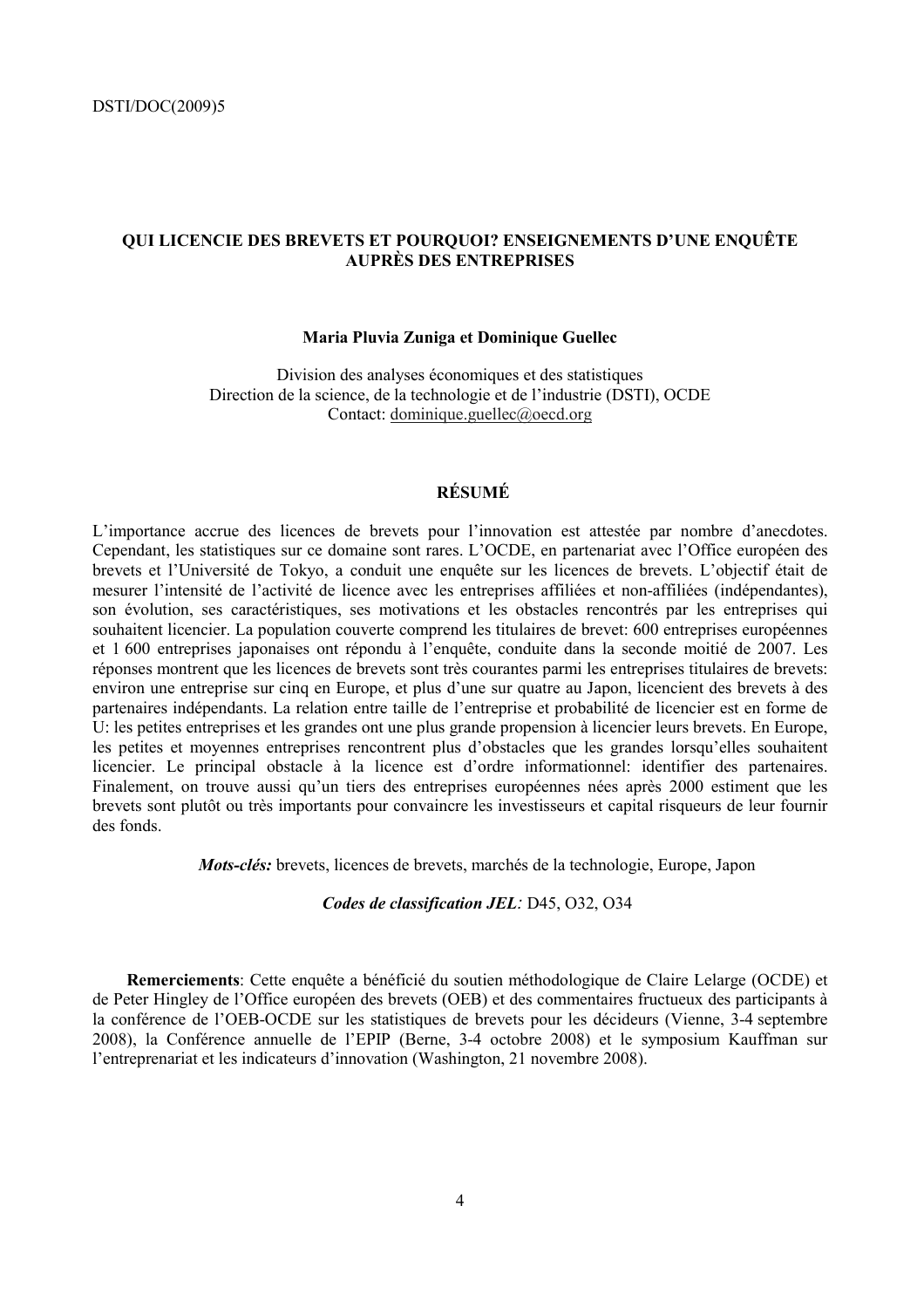# **TABLE OF CONTENTS**

| 2.                                   |  |
|--------------------------------------|--|
| 2.1<br>2.2.                          |  |
| 3 <sub>1</sub>                       |  |
| 3.1.<br>3.2.                         |  |
|                                      |  |
| 4.1.<br>4.2.<br>4.3.<br>4.4.<br>4.5. |  |
|                                      |  |
|                                      |  |
|                                      |  |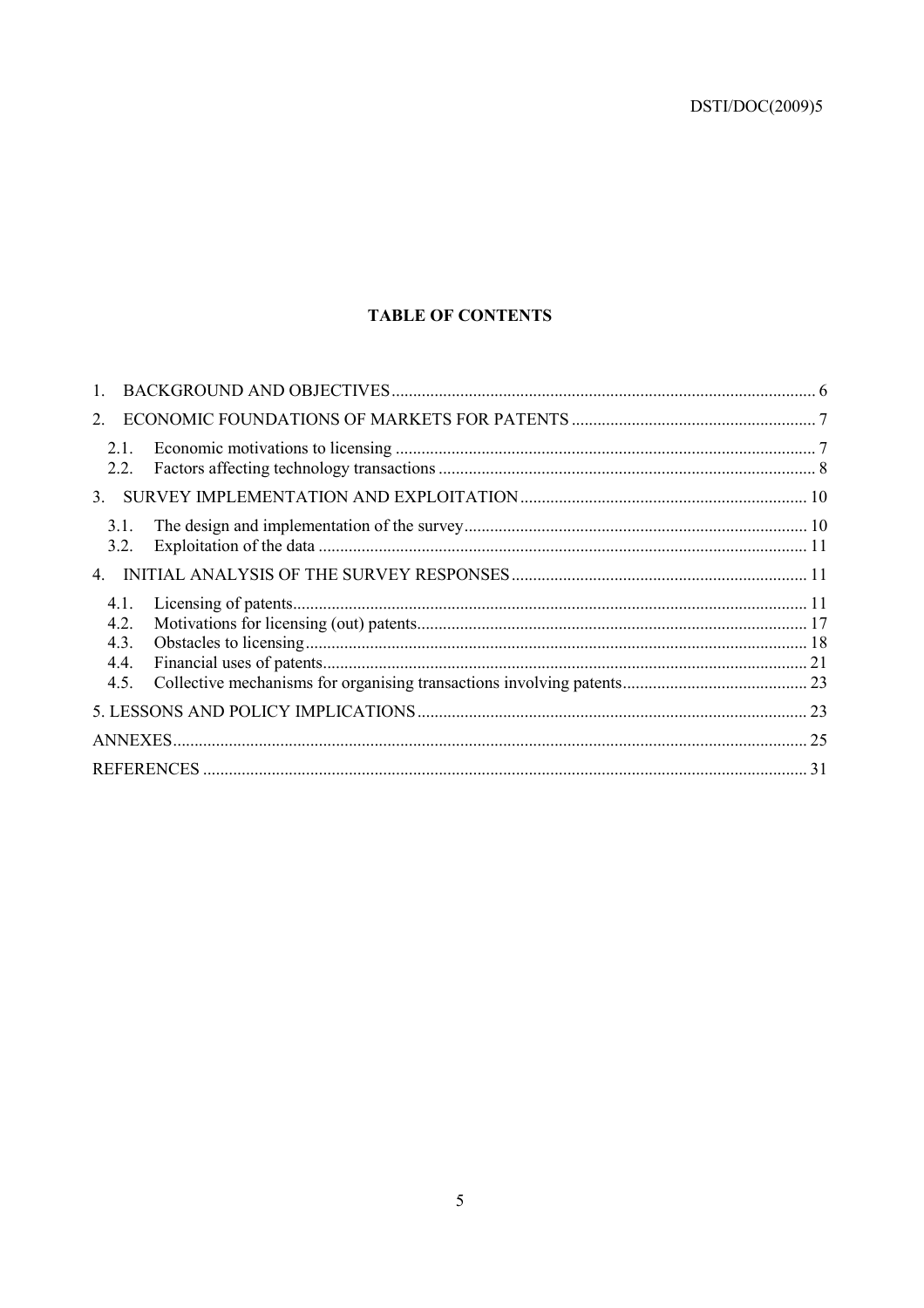#### **1. BACKGROUND AND OBJECTIVES**

A patent license is a contract by which the patent holder authorises another party to use its invention under certain conditions (notably financial). A market for technology refers to transactions for the use, diffusion and creation of technology (Arora *et al.,* 2001). This includes transactions involving patents and other intellectual property rights (IPR), know-how and patent licensing. It also includes transactions involving knowledge that is not patentable or not patented (*e.g.* software, or the many non-patented designs and innovations). Patent licensing plays a central role in technology markets. It frequently constitutes the pillar for knowledge exchange as patents can work as "credible hostages" when non-protected, complementary know-how and services are provided. This work aims at providing new evidence on the licensing of patents, its evolution and motivations, and on the obstacles companies face when attempting to commercialise patents in markets.

Abundant anecdotal evidence suggests that the volume and value of patent licensing has expanded over recent years. This phenomenon has been related to broad changes in the modes of innovation, globalisation and strengthened market competition (OECD 2006a). A new organisation of industrial research has emerged, less centred on the individual firm, more based on networks and markets, and relying more on new entrants and technology-based firms. Innovative firms are increasingly dependent on external sources of knowledge rather than conducting in-house research. Intensified competition, shorter product life-cycles and expanded technological opportunities force businesses to innovate more rapidly and focus their R&D expenditures, hence requiring privileged and rapid access to complementary new knowledge from the public and business sectors. Financial, regulatory (*e.g.* strengthening of intellectual property rights world wide) and organisational changes have further boosted technological transactions and fostered development of markets for technology that are often mediated by the exchange or sale of licenses for patented technologies.

From a social welfare perspective, licensing has many potentially positive effects. Licensing of patents increases the diffusion of technology, facilitates vertical specialisation and the division of tasks between companies and prevents R&D duplication in the economy. Licensing can boost downstream competition by reducing barriers to entry related to R&D. Returns from licensing can be in turn invested on further innovation by licensors. Finally, licensing facilitates the exploitation of a technology at a larger scale than if the patentee did it alone: licensing permits commercialisation of technologies across industries, on a larger geographical scale, in countries or regions where the patentee does not operate. Licensing can also have negative effects as it may be used as a collusion device between companies, hence reducing competition and in some cases, innovation. For instance, exclusive licensing is sometimes suspected of allowing the involved companies to lock out competitors and share markets. Therefore, both innovation policy authorities and competition authorities have a strong interest in monitoring licensing activity.

OECD has been gathering evidence on licensing over recent years (OECD 2006a and 2006b), but it is mainly anecdotal evidence. Little is known on licensing transactions from a quantitative perspective: their volume, the profile of companies involved, the sectors where they are more prevalent, the motives for the firms involved, their economic effects and the difficulties they meet with. Anecdotal evidence is available for all these questions, but no statistics. That is all the more detrimental in view of the apparently growing volume and importance of transactions involving technology. Businesses and governments need to have a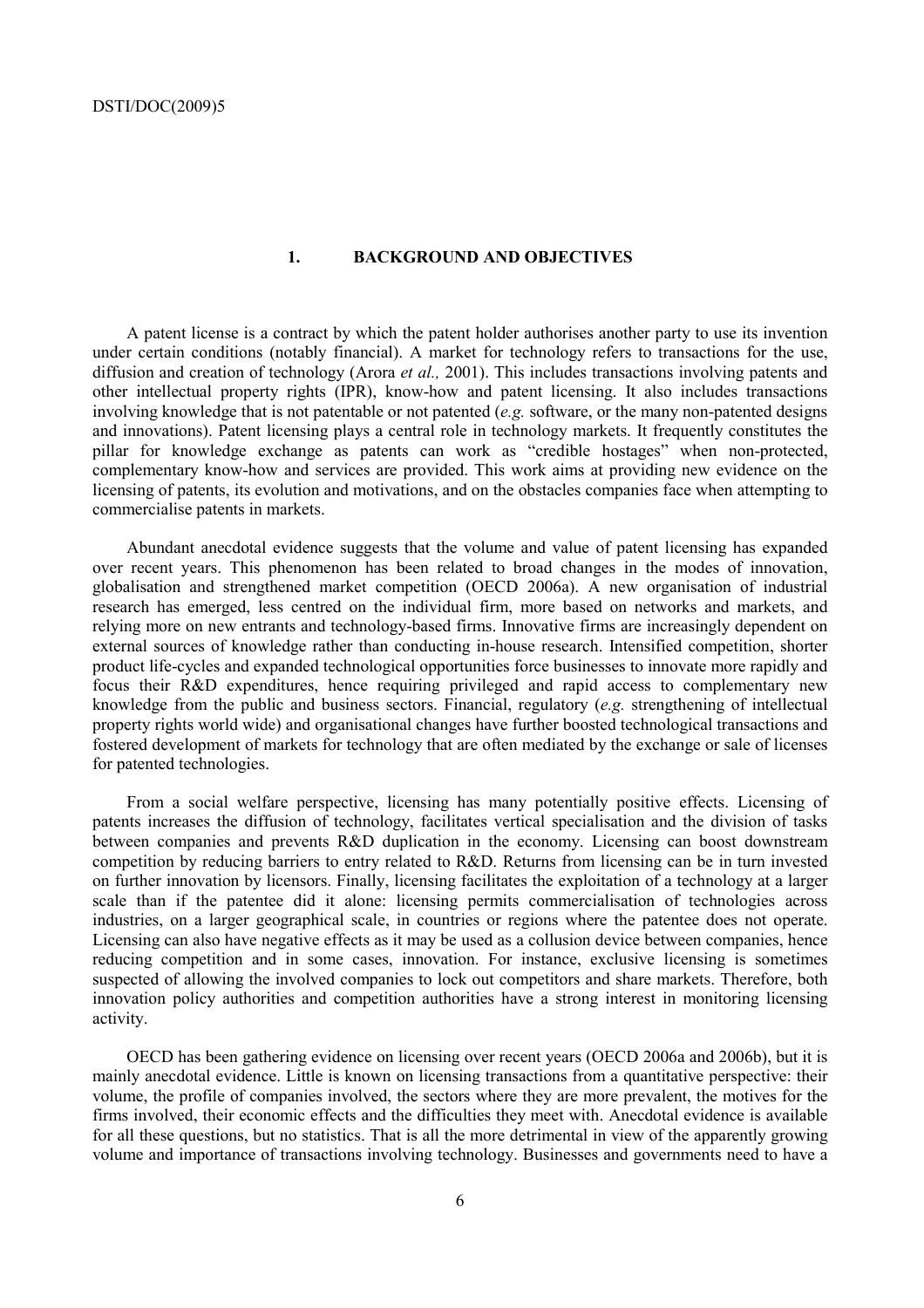clear picture of the situation and identify possible institutional gaps that would deserve action. For that purpose, the OECD, with the European Patent Office ([EPO]; the survey was supervised by Peter Hingley, of the EPO Controlling Office) and the University of Tokyo (the survey was supervised by Professor Kazuyuki Motohashi; it benefited from a database provided by the Japan Patent Office [JPO]), have taken the initiative of conducting a business survey on the economic uses of patent, focusing in particular on the licensing-out.

The aim of the survey is to investigate the use of patents for licensing and raising capital: its development over recent years, its motivations, and its articulation with other practices of companies, its outcomes, and the obstacles it is confronted with; in addition, a few questions addressed the use of patents for raising capital. This document presents the results of the survey. It reports cross-tabulations of the responses, weighted for grossing them up to the target population (patent holders of EPO and JPO). Tabulations are complemented by a simple regression analysis so as to better control for the influence of various characteristics of the firms. All questions of the survey are analysed: licensing to affiliated and non-affiliated companies, willingness to license, collaborative practices (*e.g.* cross-licensing, clearing houses, etc.) and the financial uses of patents.

The major findings are as follows. Licensing-out of patents is widespread among patenting firms both in Europe and in Japan. Around one (patenting) company in five in Europe licenses patents to non-affiliated companies whereas more than one in four does so in Japan. The relationship between size and the firm and probability to license out is U-shaped: small firms on the one hand and large firms on the other hand are more likely to license out their patented inventions, while medium-sized companies are less likely to do it. In Europe, SMEs (small and medium companies) have more difficulties to license out their patents than large firms. The major barrier to licensing out patent markets is informational (identifying partners) and this obstacle is more important for SMEs.

This document is organised as follows. The next section reviews the economic literature on patent licensing. In the third section, we present the survey, and in the fourth we review the major findings. Finally, we conclude and draw some policy implications from the findings.

## **2. ECONOMIC FOUNDATIONS OF MARKETS FOR PATENTS**

#### **2.1. Economic motivations to licensing**

The motivations to license technology are diverse. Traditional explanations for licensing build on the idea that firms license if they are less able (or unable) to exploit the innovation than the potential licensees, or they aim at establishing their technology as a *de facto* standard, for instance when network externalities are important. Licensing can be used strategically to influence competition and stimulate market demand. Shepard (1987) has shown that licensing can induce quality competition within providers and expand supply through licensing; which in turn, increases industry demand. Licensing is also motivated by the "choosing competitors" motivation, that is, to choose rivals after the patent expires and extend a dominant position (Rockett, 1990; *e.g.* generics in pharmaceuticals), or to deter new entrants from inventing competing products by offering them a license which is less costly than doing R&D (Gallini, 1984).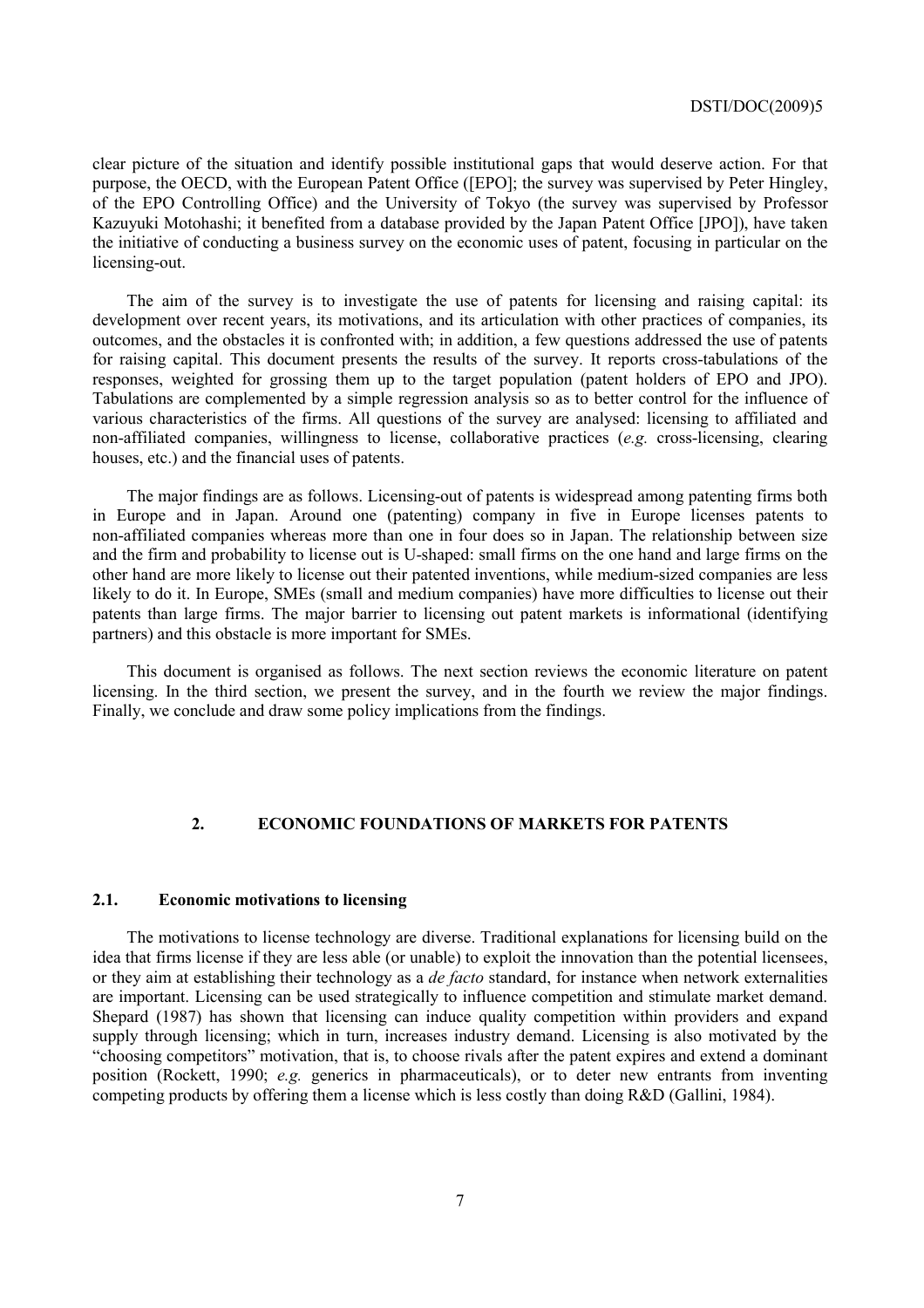Licensing serves as well to leverage economic value from unused inventions, or expand the range of uses (markets) of a particular invention. For "fabless firms", specialised in R&D, licensing constitutes a major instrument to generate revenue from intellectual assets. It is also used as a tool for exchanging knowledge and to solve conflicts in intellectual property rights (IPR). Cross-licensing is helpful to overcome patent thickets and the problem of components that arises when multiple patent holders can block each other's market products (Shapiro, 2001a; Hall and Ziedonis, 2001). Licensing also occurs in the context of cumulative innovations where multiple patents are at play for the forward development of technology (Scotchmer, 1991). Constrained licensing is implemented by companies that credibly threaten to sue as they can deal with litigation costs and their chances of winning the dispute are higher (Shapiro, 2001b).

#### **2.2. Factors affecting technology transactions**

Markets for technologies are often viewed as being less efficient than common product markets. Licensing is a complex decision to take since it implies the sharing of rents of innovation with the licensee. For companies, a main worry constitutes the risk of imitation by the partner. In addition, contracting on technology is complex and costly. Writing and executing a reliable contract for the use of technology requires adequate specification of IPR and their use, monitoring, and enforcement of contractual terms, which are not straightforward tasks. Other transaction costs include the search of partners, the drafting of contracts, legal assistance, etc.

The difficulties in technology transactions have been attributed to a number of factors: the cognitive nature of the good (knowledge) which is difficult to articulate or transfer across contexts (*e.g.* Von Hippel, 1994), the characteristics of the industry or market affected by the technology in question (*i.e.* maturity, product life cycles, etc.), and the characteristics of the parties involved in transactions, etc. (Gambardella, 2002; Arora *et al.*, 2001). The problems of appropriability and indivisibility of knowledge, and uncertainty on the value of the technology (Arrow, 1962) make contracts incomplete. These aspects introduce moral hazard and information asymmetries which increase the risk of opportunism by partners (Williamson, 1991). Transactions in technology are also affected by the difficulties in exchanging tacit knowledge (specific context: *e.g.* know-how that is necessary to develop technology, Arora, 1995), which is difficult to define in a contract. On the contrary, knowledge that is codified (articulated following a model or methodology, scientific principles, etc.) and general is easier to transfer (Arora and Gambardella, 1994).

Protection of IPR is a major element in the incentives to commercialise technology as it permits to deal with the appropriability problem. The literature argues that, in certain contexts, the strength of patent protection may positively influence the decision to license technologies. Stronger protection reduces the risk of opportunistic behaviour by the licensee (Merges, 1998; Arora and Merges, 2004) and reinforces the licensor's bargaining power, which enables him to appropriate a larger share of the total surplus generated by the licensing deal. In the empirical literature there is evidence that stronger patents reduce transaction costs in technology licensing contracts and favour vertical specialisation. In an empirical study of 1 365 licensing contracts, Anand and Khanna (2000) find that, in industries where IPR are important, licensing of patents tends to be higher (chemicals and pharmaceuticals).<sup>1</sup> In an empirical study of 11 839 alliances, Vonortas and Kim (2004) find that a strong intellectual protection in the primary line of business of the licensor has a positive impact on his/her propensity to engage in licensing agreements. Nagaoka (2005) finds that stronger protection of IPR in Japan looks to have increased the frequency of high-royalty contracts in the later part of the 1990s in the Japanese industries for which a patent is important for

<sup>1.</sup> They show that 80% of licensing deals are made in chemicals-pharmaceuticals (46%), electric equipment and electronics (22%) and materials and industrial equipment (12%). This proportion is weaker for computers and electronics, where protection is of less magnitude and alliances take the form more of joint ventures or cross-licensing (frequently as a result of litigation).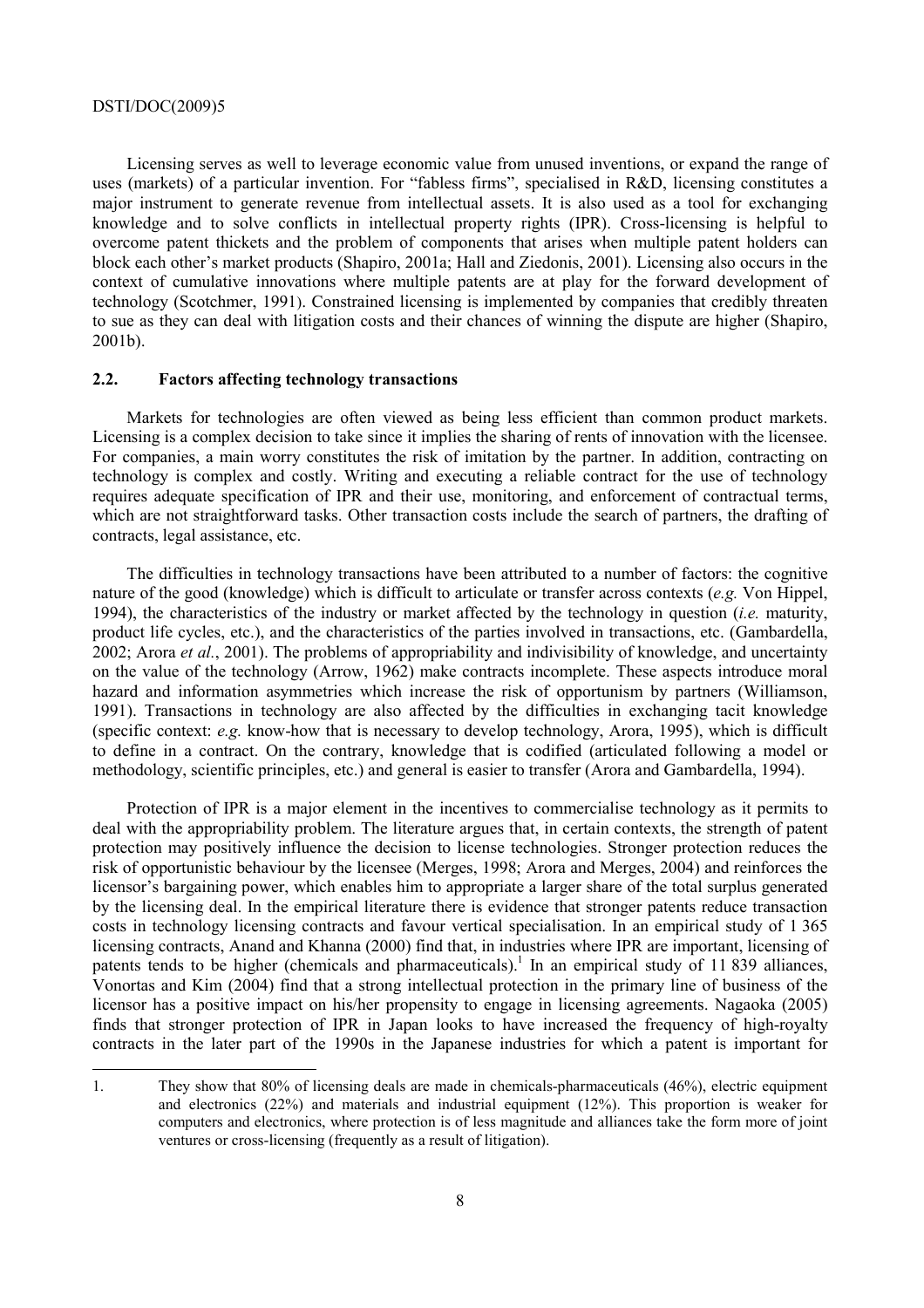appropriability. Gambardella *et al.* (2007) find that the probability of licensing is more frequent when patents offer a greater protection (the breadth of a patent approximated by the number of granted claims and technical classes).

Arora and Ceccagnoli (2006) show that the effect of the degree of patent protection on the propensity to license is affected by the existence of downstream capabilities. Using the 1994 Carnegie Mellon survey on industrial research and development in the United States, they find that increases in the effectiveness of patent protection enhance licensing propensity only when few or no complementary assets are necessary to bring the technology to market. Indeed, the control and distribution of downstream co-specialised assets (*e.g.* distribution and manufacturing capabilities or a brand-name reputation) affect directly the share of revenue that can be derived from licensing innovations (Teece, 1986). Firms lacking these competences are the first to opt for commercialisation of technology (licensing-out) as it represents the least costly strategy. Fosfuri (2007) finds a significant negative effect of downstream assets on the probability of licensing chemical compounds for a sample of large petrochemical firms. In a study of 100 start-up firms, Gans *et al.* (2002) find that the probability of getting into co-operation with incumbent firms (through licensing, joint venture…) compared to becoming a product market competitor, is increasing in the relative cost of control of specialised complementary assets and in the innovator's control over IPR (and association with venture capitalists).

As regards company size and licensing, a negative association is frequently advanced. As explained by Arora and Fosfuri (2003), the licensing of technology entails a trade-off: licensing payments net of transaction costs (revenue effect) must be balanced against the lower price-cost margin and/or reduced market share implied by increased competition (rent dissipation effect) from the licensee.<sup>2</sup> The latter is smaller if the licensee is in a distant product or distant geographical market in which the licensor does not operate. Hence, larger companies and companies having a higher market share will suffer the most from allowing entry through licensing. Fosfuri (2006) finds a negative association between the rate of licensing and licensor's market share in the chemical industry. Gambardella *et al.* (2007) report that patents from smaller companies have a higher propensity to be licensed. Motohashi (2008) finds a U-shaped relationship between size and licensing propensity for Japanese companies. In general, smaller firms, especially start-ups in technology-based businesses are more likely to license out since they may lack co-specialised assets needed for accessing product markets. Start-ups have the option to engage in co-operative commercialisation (*e.g.* licensing, acquisitions) by forming alliances with established firms rather than compete in product markets (Gans and Stern, 2003; Kollmer and Dowling, 2004). There are several examples of the importance of specialised technology companies: the "specialised engineering firms" in chemical industries (*e.g.* bulk organic chemicals and petrochemicals); or the alliances between biotechnology firms and big pharmaceutical firms since the early 1980s (Gans *et al.*, 2002).

 $\overline{a}$ 

<sup>2.</sup> More specifically, the licensing decision depends on the characteristics of the product and technology market in which a licensor firm is operating. Incentives for licensing increase when the product market is sufficiently homogenous and different from the licensors' main products (*e.g.* Arora and Fosfuri, 2003).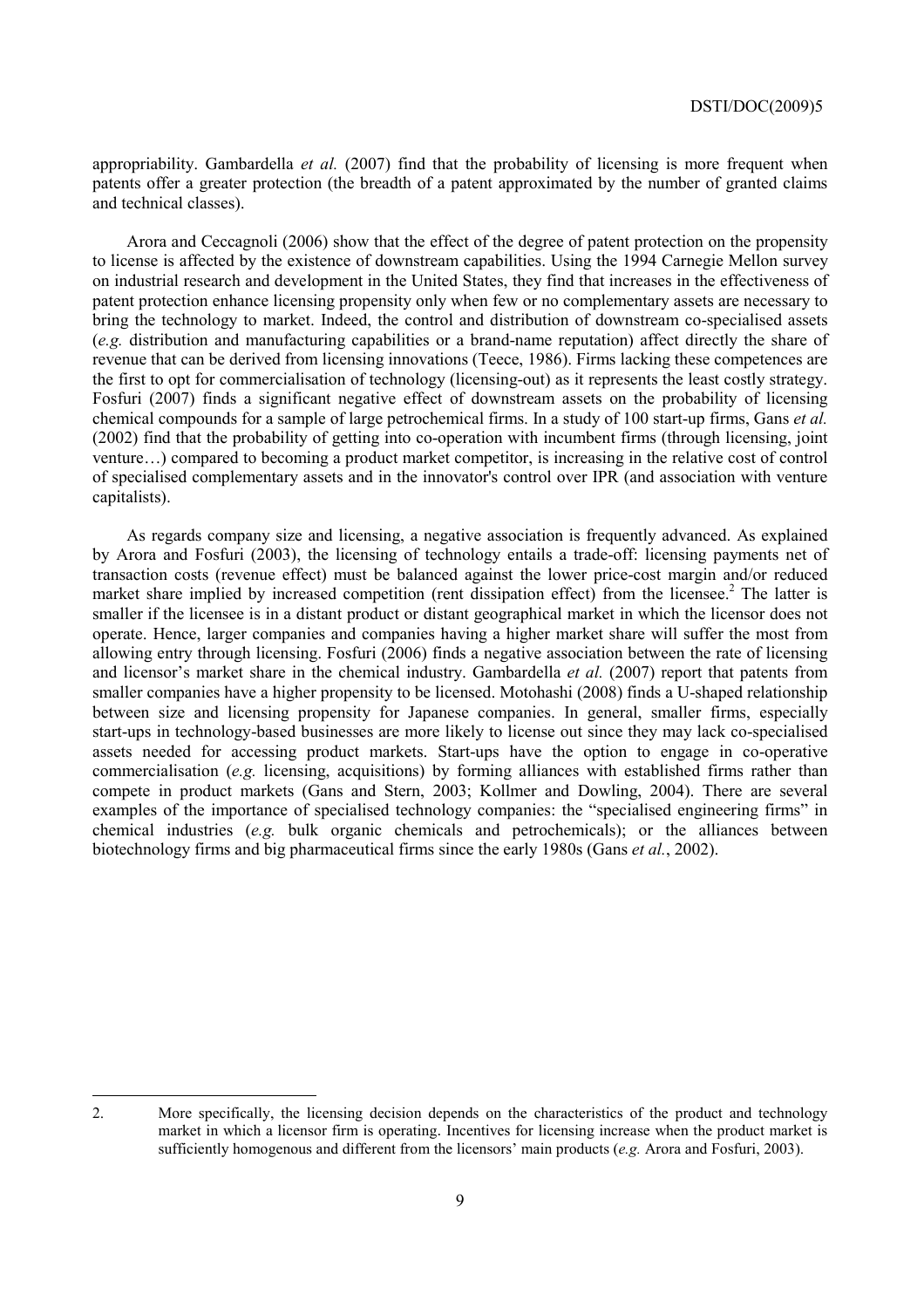$\overline{a}$ 

## **3. SURVEY IMPLEMENTATION AND EXPLOITATION**

#### **3.1. The design and implementation of the survey**

As the samples have been drawn from patent-office files in both surveys (EPO and JPO), the target population is patent holders. Hence the questionnaire focuses on licensing *out* and not on licensing *in*, as patent holders are not a relevant population for conducting a survey on the latter. In the case of the EPO, the questionnaire on licenses and other uses of patents was added to the annual *EPO Applicant Panel Survey* (*c*onducted since 2001). The primary objective of the *EPO Applicant Panel Survey* is to forecast the number of patent filings at the EPO and other patent offices taking into account various filing routes and applicants' residence blocs (EPO member states, Japan, USA, and others). The questions on licensing were addressed only to respondents from EPO member countries: hence all results from the EPO survey reported here apply to European companies only.

The EPO Applicant Panel Survey was carried out via telephone and mail interviews with pre-established contact persons. The main interviews took place from end of May to mid-September 2007. The parent population for the survey comprises applicants who filed patent applications at the EPO in 2006. These applicants are mainly companies, but there are also some organisations and private inventors. The EPO provided three gross samples of applicants drawn from the EPO database of applications in early 2007<sup>3</sup>: the "Biggest" sample, which comprises 425 participants and is designed to represent large applicants separately (more than two filings in 2006); the "Random" sample which includes 1 849 participants and is designed to represent all applicants of the parent population<sup>4</sup>; and the "Smallest" group (no more than two filings in 2006 according to the EPO database records). For EPO member countries, the three samples combined, the response rate was 42.9%, slightly higher than the overall response rate (40.6%). The resulting sample is 612 responding companies (of which 476 are private companies) out of 1 428 companies whose addresses were found.

In Japan, the survey was carried out by the University of Tokyo, in agreement with the JPO. The data collection period was from 20 October till 20 November 2007. It targeted specifically Japanese applicants to the JPO having at least two filings in the 2006 fiscal year. 1 640 valid responses were obtained out of 4 873 valid targets (response rate: 33.7%). The survey is composed of three parts: i) Patenting propensity, appropriability and importance; ii) Licensing activities and iii) Changes in licensing activities and underlying factors.<sup>5</sup> The questionnaire of the EPO survey is given in Annex III. Compared to the EPO questionnaire, some items and questions were omitted in Japan: in the section on motivations for licensing (stop perceived infringement); the questions on the use of patent pools, clearing houses and patent auctions; and the entire section on the uses of patents as financial tools.

<sup>3.</sup> All gross sample data were taken from the EPO application database (EPASYS) and considered Euro-direct and Euro-PCT regional phase filings only (PCT-IP filings were ignored for the sampling due to a lack of timeliness). All samples were drawn separately.

<sup>4.</sup> It was obtained from a simple random sample of applications, with the effect of over-weighting large applicants due to their larger numbers of applications.

<sup>5.</sup> A broader survey on IP related activities by patent holders is conducted by the Japan Patent Office (SIPA Survey). It started in 2002 (for 2001 activities); data are available annually until 2006 (for 2005 data). 5 000-6 000 (applicants) samples out of 16 000 mailing lists. The survey contains information on IPR applications, IPR stocks and its usage, information on IPR section at the firm, and IP related infringement.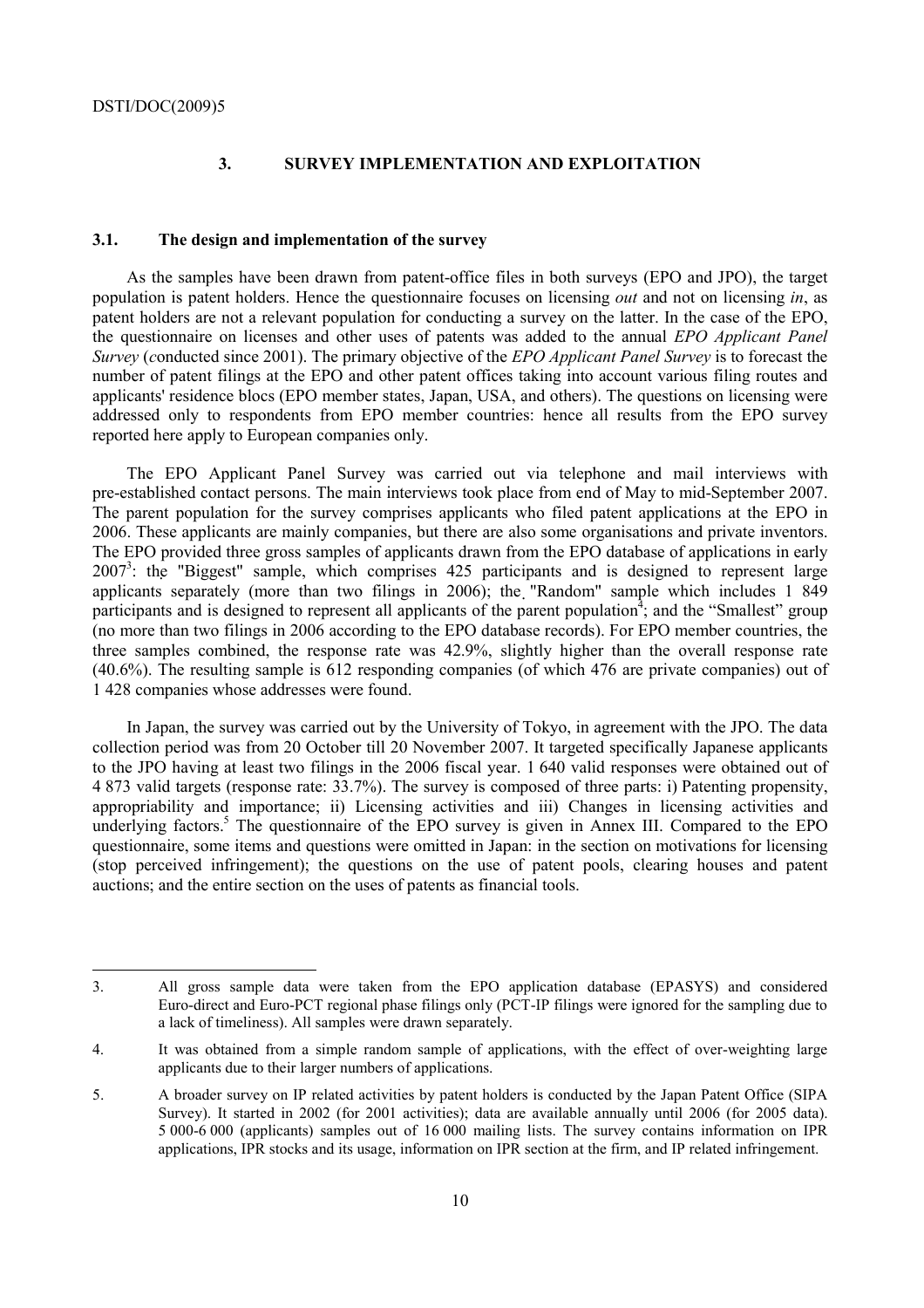## **3.2. Exploitation of the data**

Table 17 in Annex II displays the firm distribution by company size in the EPO and Japanese surveys. The methodology for producing estimates for the Random group and subsets (and imputation of the smallest) was built on the Q-index, used in previous years.<sup>6</sup> This index, modelled as a Poisson distribution based weight term, gives an estimate of the probability of existing in the sample for each participant in the sample. The numerator of this index is a measure of the importance of applicant i in the population (share of filings by applicant i in total filings by all applicants) whereas the denominator is an approximation following a Poisson distribution for the probability of selection of applicant i into the sample.

Data from the EPO survey was rebalanced when integrating the small and random samples through the method of extended structural weights (see EPO Applicant Panel Survey 2007 Report) to reduce the skewness of the sample towards larger applicants. When integrating the different samples (the biggest applicant having a probability of selection in the refereed population of 1), care was taken that the weights of applicants eligible for the Random and the Smallest samples were properly adjusted so as not to inflate the weighted proportion of small applicants in the combined Random and Smallest group. For this purpose it was necessary to calculate the probability that each applicant appears somewhere in the two samples. Multiplicative factors were applied by residence bloc and level of filings.<sup>7</sup> Further, an additional adjustment was made on the combined sample to reflect the population (based on total number of applicants at the EPO and number of filings). As regards the Japanese survey, as it was planned to be exhaustive in the target population, the sample is reported in its original format. The next steps in this investigation will eventually be to adjust data to reflect the population in the same dimensions as in EPO (number of applicants and filings at the JPO).8

## **4. INITIAL ANALYSIS OF THE SURVEY RESPONSES**

## **4.1. Licensing of patents**

We report next a first examination of the findings from the two surveys. Care should be taken in interpreting the results and comparing findings from Europe and from Japan as samples and methodologies differ between the two surveys. For EPO, we report only results concerning private companies and individuals (public institutions, government agencies and others were ignored) for the sake of homogeneity (in Japan only companies were surveyed).

Licensing out patents is practiced by a significant share of firms holding patents: 35% of firms in Europe and 59% of Japanese respondents declare having licensed out patents. The difference is positive in

<sup>6.</sup> *Cf.* Applicant Panel Survey 2001 Report: Annex III; Applicant Panel Survey 2002 Report: Section IV.1, Annex IV.

<sup>7.</sup> The structural weights obtained were then multiplied by the probability of existence in the population of applicants by resident bloc and level of filings (one over n total applicants in that category of size at EPO) and the inverse of the sample response rate by size class and resident bloc.

<sup>8.</sup> Correction for non-response rate (*e.g.* applying a similar composition of groups by level of filings as made for the EPO survey) might introduce bias more than accuracy; as there was no pre-defined sample structure and we would force data to reflect an ex-post given structure.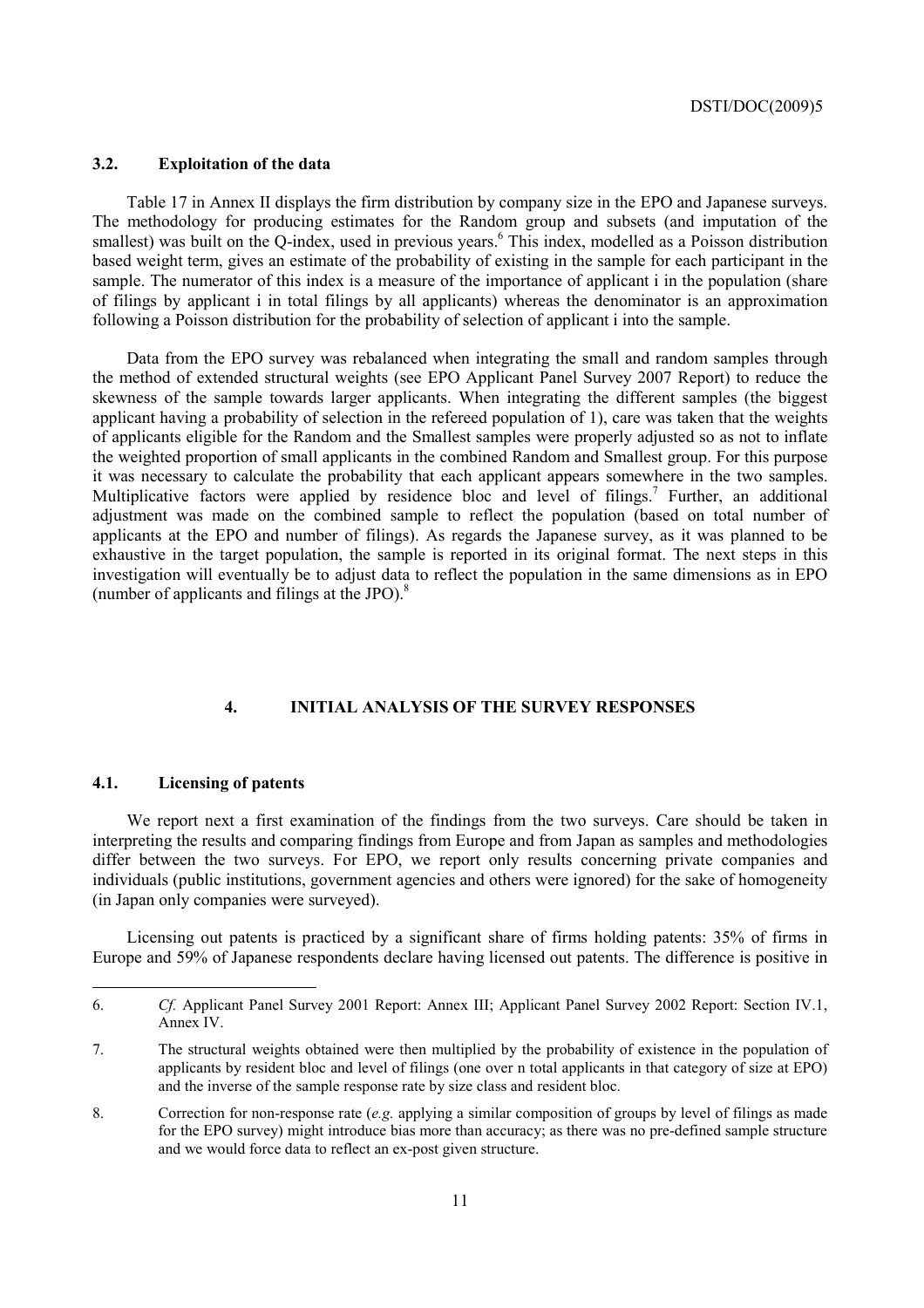favour of Japan for all size categories, except for the smaller companies (less than 10 employees), for which the number of Japanese respondents is very small, hence not significant. It seems that the share of licensing-out companies is higher among the smallest and notably, among the larger companies, above 1 000 employees. The distribution looks like a U-shape with lower levels of licensing activity in the middle-sized companies (50 to 999 employees). However, this figure mixes two different types of licensing-out: within group licensing (among companies pertaining to the same group) and licensing between independent entities. Much of the licensing activity is between firms belonging to a same group: it is a way of transferring the technology from the most inventive branches of a group (*e.g.* the research labs if they are incorporated as such) to the ones more involved in manufacturing. Intra-group licensing is also a manifestation of international technology transfers within multinational companies which, for accounting and fiscal reasons, must be reported as licensing contracts. However, when one is interested in studying markets for technology, licensing between independent companies is the category of interest. We study these transactions in the following table.

#### **Table 1. Licensing of patents: companies declaring licensing of patents**

|                                             | European companies | Japanese companies |
|---------------------------------------------|--------------------|--------------------|
| $1-9$ emp                                   | 43                 | 38                 |
| 10-49 emp                                   | 25                 | 58                 |
| 50-249 emp                                  | 27                 | 43                 |
| 250-999 emp                                 | 28                 | 56                 |
| 1000-9999 emp                               | 56                 | 77                 |
| 10000-or more                               | 48                 | 87                 |
| Size not available (680 JP firms)           | 33                 | 42                 |
| Total*                                      | 35(0.03)           | 59 $(0.02)$        |
| No of companies licensing                   | 167                | 965                |
| No of companies (with employee information) | 451                | 955                |
| # companies                                 | 476                | 1635               |

(% in total responding companies)

\* Average of total responding companies, including companies missing information on employees. Standard errors in parentheses.

By crossing responses throughout the survey, we have identified companies *engaged into licensing out of patents to non-affiliated parties*. 9 Table 2 reports the share of companies declaring licensing out to independent entities (non-affiliated) in total patenting companies for Europe and Japan. 27% of Japanese companies declared to license patents to non-affiliated partners while the corresponding figure for European is 20%. Hence this activity seems more widespread in Japan.

<sup>9.</sup> The identification of licensing companies from the questionnaire's responses needed some elaboration of the raw data. Originally, the first question on licensing activity referred to all types of licensing-out of patents: what is the share of holding patents being licensed out? with answers being: 0-20%, 20-40%,…80-100%. Based on responses throughout the survey, we have identified companies doing licensing out of patents (to non-affiliated parties) from those that are not engaged into this type of activity. We have proceeded in two stages. First, a company does this activity if at least one of the questions on the section "licensing activity of your company" is answered (question items: shares of licensing-out, types of licensing-out; changes in deals and revenues over time, motivations and share of patents in total intellectual property rights). Then, we distinguished licensing to non-affiliated companies. For this, we consider that a company licenses out to non-affiliated parties if the question to non-affiliated companies is not 0-20% and some other level is answered. We have looked at the responses on the second question regarding the shares in total patents under license of the following types: i) non-affiliated companies; ii) cross-border licensing (partners abroad), and iii) cross-licensing.; and re-defined the variables on licensing activity to non-affiliated companies.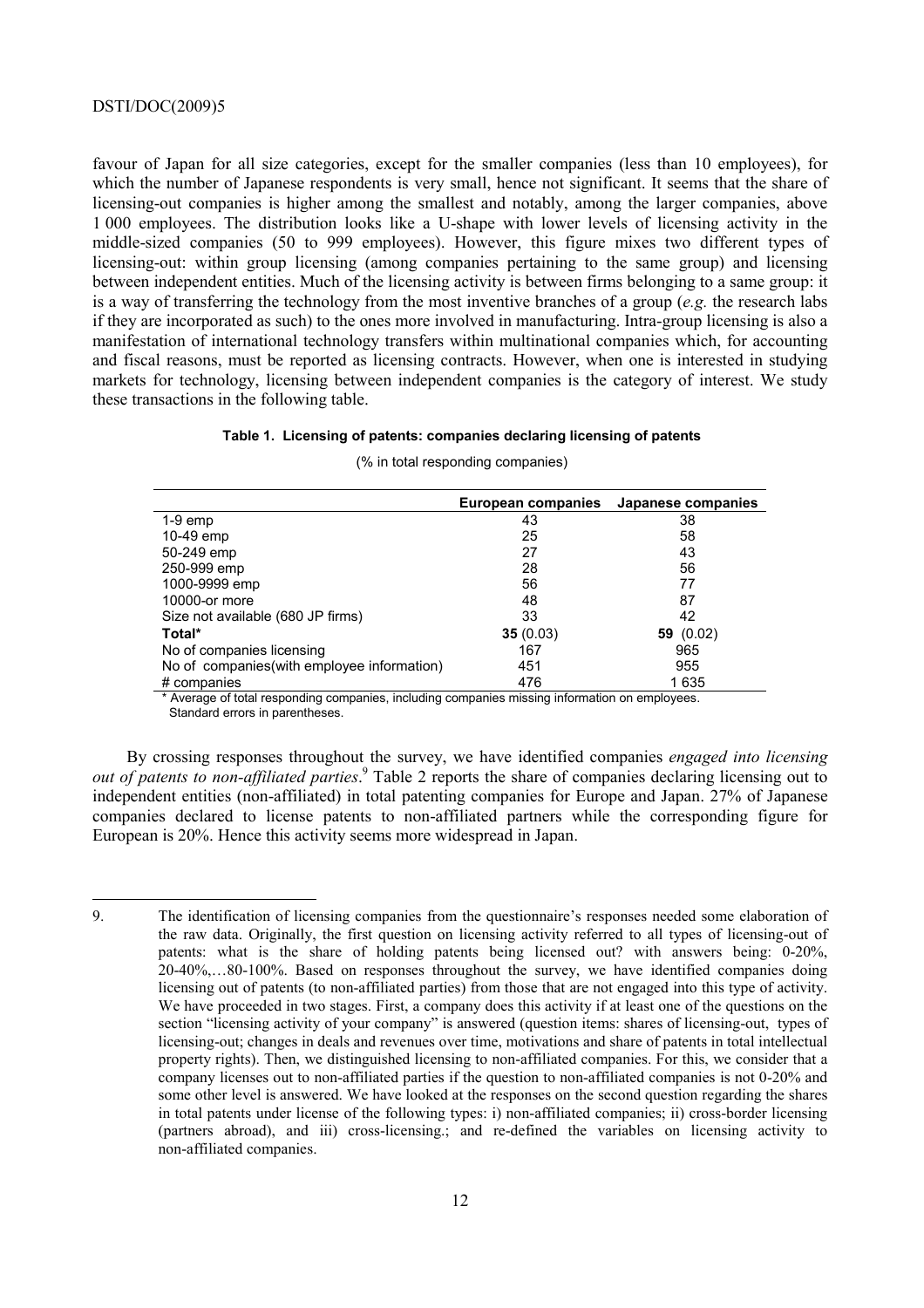In the case of licensing out to non-affiliated companies, a U-shaped relationship between size and share of involved companies appears. This result is consistent with the findings by Motohashi (2008) and Fosfuri (2006). A higher share of licensing out among small firms has been already found in other surveys (Patval in Europe; see Gambardella *et al.*, 2008). This result is confirmed by the more controlled exercise reported in Annex I of this document: when controlling for the technical field and the country of the company, we still obtain a U-shaped impact of size on the likelihood of a company to license out to non-affiliated partners. It is probably related to the fact that there are small companies with no manufacturing or commercial facilities, which are then not in a position to exploit their inventions themselves. Hence it makes sense for such small companies to license out their inventions instead of practicing them themselves. Their applications fall outside the range of competences of the firm, and this is more likely to happen if the firm is small and little diversified. In that case the inventing firm might choose to give access to the invention to third parties in a better position to exploit it at least on markets from which the firm is absent.

On the other hand, for the largest companies (10 000 employees and more), there is first a statistical explanation: due to their size, they are involved in a greater variety of activities than other firms, and licensing out is one of these activities. There are economic explanations as well, some of which will be tested below. Larger firms often play the role of technology integrator, their products are made of many different inventions (it is often reported that a mobile phone includes thousands of patented inventions). In order to secure access to all these inventions, which it cannot all produce itself, the large company has to enter into licensing in deals with other inventors, some of these deals involving cross-licensing as competitors want access to the firm's technology. A larger share of large firms involved in cross-licensing would be consistent with this explanation.<sup>10</sup> Another explanation for the higher share of large firms licensing out their patents involves market strategy. Large firms are reported to have set up "patent thickets" in certain fields like semi-conductors (Shapiro, 2001a; Kim and Vonortas, 2006). That gives them more market power that they can better leverage by granting licenses to others: by doing that they mitigate anti-trust concerns, they deter competitive R&D (why spend on R&D when you can license in existing technology?) and they increase revenue. In addition, licensing out can be more or less constrained, as the licensor pressures an alleged patent infringer to license in the invention, under a threat of going to court. Such pressure is obviously easier to exercise for large firms, endowed with a larger legal department, than for small ones. We will test some of these explanations below.

|                                         | European companies | Japanese companies |
|-----------------------------------------|--------------------|--------------------|
| 1-9 employees                           | 33                 | 25                 |
| 10-49 employees                         | 12                 | 39                 |
| 50-249 employees                        | 14                 | 20                 |
| 250-999 employees                       | 16                 | 28                 |
| 1 000-9 999 employees                   | 29                 | 51                 |
| 10 000-or more employees                | 31                 | 74                 |
| Size not available                      | 13                 | 19                 |
| Total*                                  | 20(0.02)           | 27 (0.01)          |
| # companies (with employee information) | 451                | 955                |

## **Table 2. Licensing of patents to non-affiliated companies**

(% companies declaring licensing of patents in total responding companies)

\* Average of total responding companies, including companies missing information on employees. Standard errors in parentheses.

10. In an examination of the licensing behaviour by US-traded companies, Kim and Vonortas (2006) show that companies behave differently according to the nature of technology: larger firms in industries dealing with more "complex" technologies engage relatively more in cross licensing whereas smaller firms in industries with "simpler" technologies tend to sell technology through exclusive licenses more than others.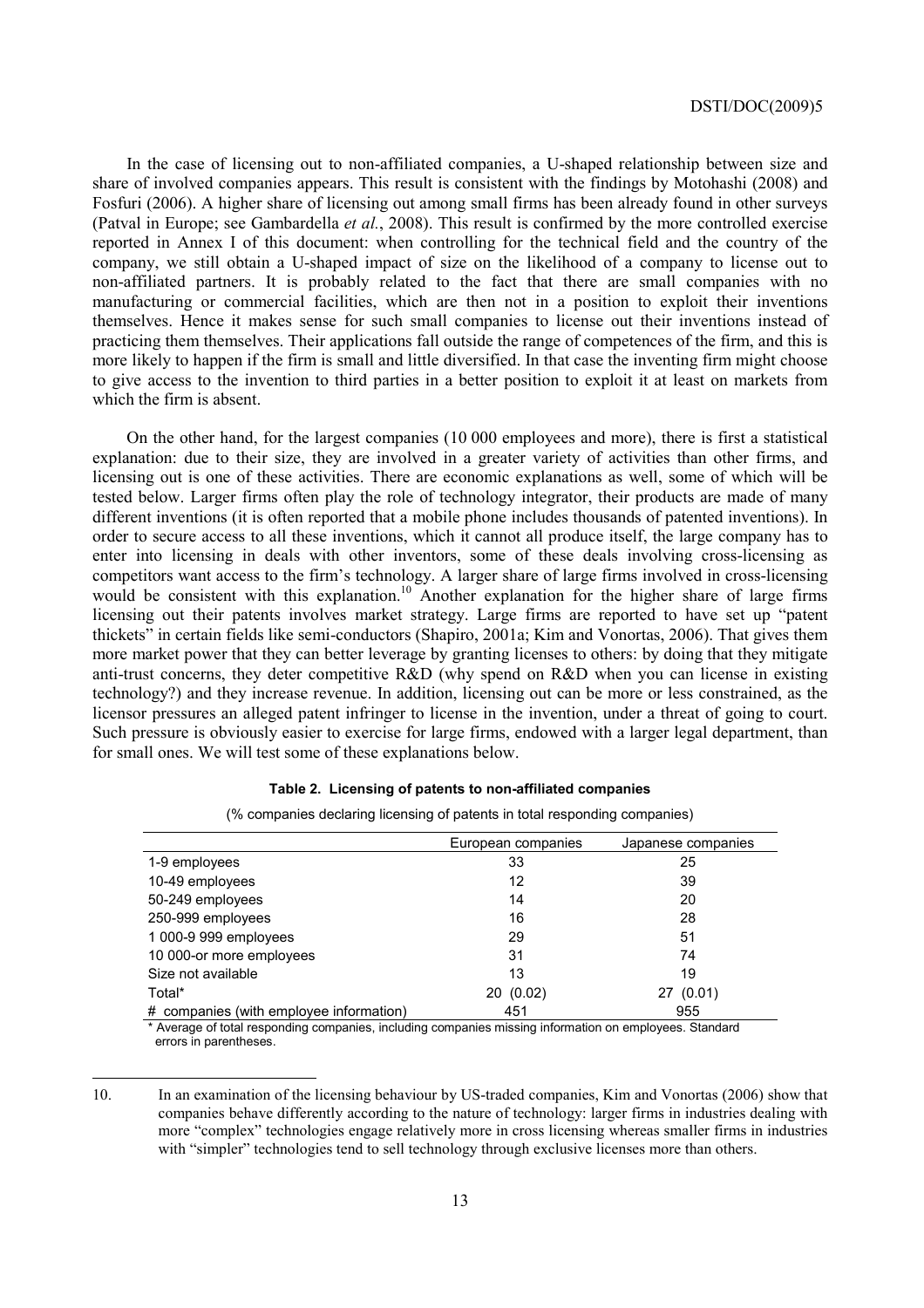The share of their patent portfolio that companies license out to non-affiliated partners is usually quite high: more than half of licensing companies in Europe, and almost three out of four in Japan license 80 to 100% of their portfolio (Table 3). The proportion of the portfolio which is licensed out seems higher among large firms than among SMEs, both in Japan and in Europe, and particularly at the top levels (80-100% of patents being licensed). If we look at the mean proportion of patents within licensing companies, a t-test shows that it is only in the European case that larger companies report significant higher average share than SMEs (t=-3.04, p<0.002):  $4\%$  vs. 2.94%, respectively. The one tailed t-test for Japan is not significant indicating that there is no difference between SMEs and large companies in the intensity of patent licensing  $(t=0.35, p>0.37)$ .

#### **Table 3. Intensity of licensing to non-affiliated companies**

|                                    | European companies |           |             |        |           | Japanese companies |
|------------------------------------|--------------------|-----------|-------------|--------|-----------|--------------------|
| %                                  |                    | >250      | $\le$ = 250 |        | >250      | $< = 250$          |
|                                    | All                | employees | employees   | All    | employees | employees          |
| $0\%$                              | 80                 | 78        | 80          | 73     | 61        | 77                 |
| $>0\%$                             | 20                 | 22        | 20          | 27     | 39        | 23                 |
| $0 - 20%$                          |                    | 3         | 10          |        | 2         | 0                  |
| 20-40%                             |                    |           |             |        |           |                    |
| 40-60%                             |                    |           |             | 2      |           |                    |
| 60-80%                             |                    |           |             | 2      |           | 2                  |
| 80-100%                            | 11                 | 14        | 9           | 20     | 28        | 17                 |
| Total %                            | 100                | 100       | 100         | 100    | 100       | 100                |
| Mean proportion of patents being   | 3.34               | 4.07      | 2.94        | 4.48   | 4.5       | 4.54               |
| licensed out (licensing companies) | (0.22)             | (0.22)    | (0.30)      | (0.46) | (0.06)    | (0.11)             |
| # companies licensing              | 124                | 76        | 48          | 450    | 274       | 58                 |
| # companies                        | 476*               | 234       | 217         | 1635   | 704       | 251                |

(% of patents being licensed out)

*\** Total of responding companies including companies missing information on employees. Standard errors in parentheses.

The share of cross-border licensing among total licensing seems significant but not overwhelming (Table 4): 64% of European companies doing licensing out license less than 20% of their (licensed) patents to entities located in a different country; 85% of Japanese companies doing licensing out license less than 20% of their patents to foreign affiliated companies. Cross-licensing is also a significant but not an overwhelming type of licensing, with 79% of European companies and 83% of Japanese companies involving less than 20% of their licensed patents in such a type of deals.

#### **Table 4. Types of patent licensing**

(Share in total patents subject to licensing)

|                        |          | Licensing abroad* |          | Cross-licensing |
|------------------------|----------|-------------------|----------|-----------------|
|                        | European | Japanese          | European | Japanese        |
| $0 - 20%$              | 64       | 85                | 79       | 83              |
| 20-40%                 | 8        | 3                 | 3        |                 |
| 40-60%                 | 8        | 3                 |          | 3               |
| 60-80%                 |          | 2                 |          |                 |
| 80-100%                | 19       |                   | 6        | 8               |
| Total %                | 100      | 100               | 100      | 100             |
| # companies responding | 141      |                   | 141      |                 |

Figures from Europe and for Japan are not directly comparable for this question. In the EPO survey licensing abroad concerns "partners located abroad" while in the survey for Japan, the question refers to licensing to foreign affiliated companies.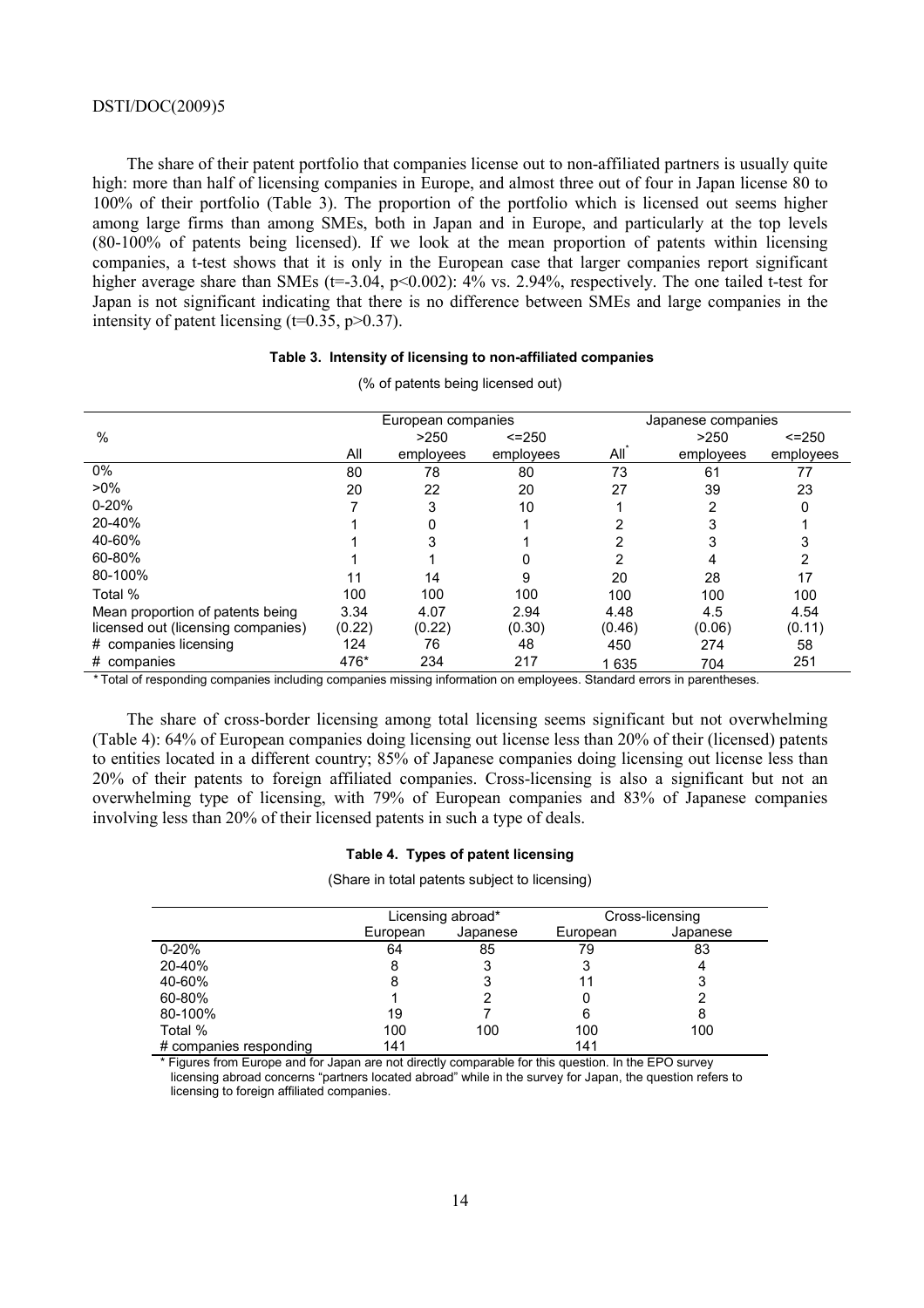Within Europe, there are cross-country differences in terms of licensing activity (Table 5). Denmark followed by Austria, the United Kingdom and France appear as having the largest shares of companies being involved in some of type of licensing-out of patents. Companies from the Netherlands, Sweden, Italy and Germany are below the average share of licensing activity (20% of companies). However, these cross-country differences are partly due to structural effects (*e.g.* sector or size composition of national industries). Controlling for some of these factors is done by a regression exercise (see Annex I) and this actually confirms these results as the higher shares of companies involved in patent licensing are from the UK and, to a much lesser extent, from Nordic countries.

#### **Table 5. Companies licensing out patents to non-affiliated entities**

|                    | % of companies  | Total of  |
|--------------------|-----------------|-----------|
| Country            | doing licensing | companies |
| <b>Denmark</b>     | 42              | 16        |
| <b>Netherlands</b> | 15              | 18        |
| Austria            | 36              | 22        |
| Sweden             | 8               | 25        |
| France             | 33              | 29        |
| United Kingdom     | 34              | 39        |
| Italy              | 10              | 40        |
| Switzerland        | 25              | 49        |
| Germany            | 15              | 203       |
| Total              | 20              | 476       |

(Share in total responding companies)

Table 6 reports licensing rates to non-affiliated companies broken down by the year of foundation of companies. Older companies, those created before 1960, report lower shares of licensing activity as compared with firms born after 2000 and those born between 1961 and 2000. The Pearson chi2 and F tests on the association between age groups and being involved in patent licensing are however not significant.<sup>11</sup>

#### **Table 6. Licensing of patents to non-affiliated companies and foundation year (European companies)**

(% companies declaring licensing of patents in total companies)

|                                                                                                                    |                | $>1960$ and   |       |      |
|--------------------------------------------------------------------------------------------------------------------|----------------|---------------|-------|------|
|                                                                                                                    | $\le$ = 1960   | $\leq$ = 2000 | >2000 | Αll  |
| Companies not engaged                                                                                              | 85             | 78            | 80    | 80   |
| Companies doing licensing                                                                                          | 15             | 22            | 21    | 20   |
| # companies                                                                                                        | 172            | 166           | 116   | 454* |
| Pearson unadjusted $\chi^2$                                                                                        | $2.33$ (n. s.) |               |       |      |
| Pearson design-based F                                                                                             | $0.85$ (n. s.) |               |       |      |
| $\star$ $\bigcap$ . In the second contract of the second contract of $f$ . In the first case of the fit of the $f$ |                |               |       |      |

Companies reporting information on year of foundation. n. s. not significant.

 $\overline{a}$ 

<sup>11.</sup> When discriminating between companies born since 2000 and the rest, the multivariate analysis in Annex I confirms though that younger companies tend to license patents more.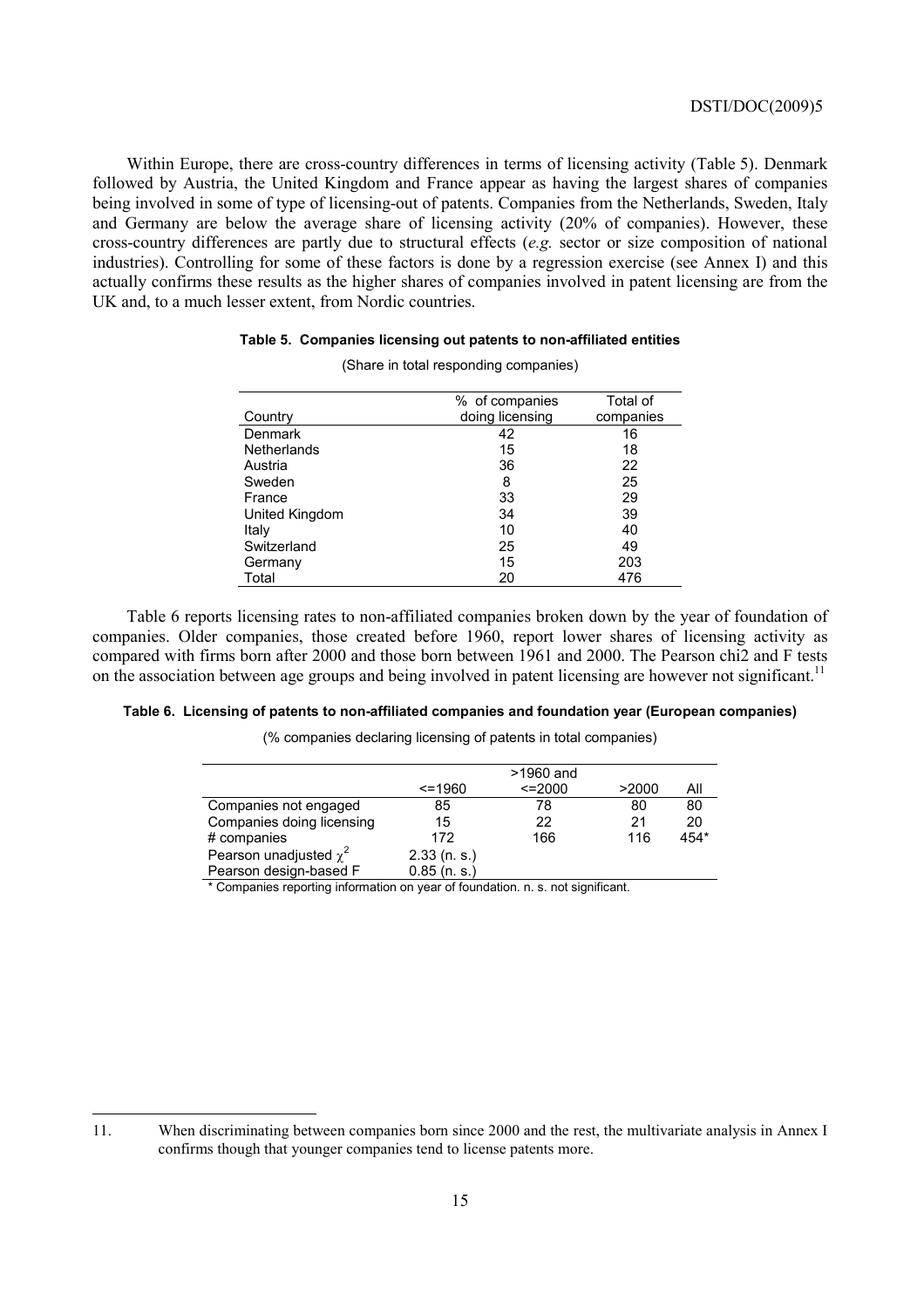Companies were asked to evaluate the evolution of their licensing activity between 2003 and 2006 (Table 7). Among European companies doing licensing in 2006, 45% declared their licensing revenue has increased, including 8% which reported dramatic growth. This rise seems to be associated to the number of contracts, not to increases in licensing fees $^{12}$ .

|  | Table 7. Evolution of the licensing activity 2006 compared to 2003 (European companies) |  |  |  |  |  |  |
|--|-----------------------------------------------------------------------------------------|--|--|--|--|--|--|
|--|-----------------------------------------------------------------------------------------|--|--|--|--|--|--|

(Share of companies in total companies doing licensing by type of evolution)

|                        | Licensing companies                  |                 |  |  |  |
|------------------------|--------------------------------------|-----------------|--|--|--|
|                        | Change in licensing<br>Change in the |                 |  |  |  |
|                        | revenue                              | number of deals |  |  |  |
| Increased dramatically |                                      |                 |  |  |  |
| Increased              | 37                                   | 39              |  |  |  |
| Not changed            | 53                                   | 51              |  |  |  |
| Decreased              |                                      |                 |  |  |  |
| # companies            | 113                                  | 113             |  |  |  |
|                        |                                      |                 |  |  |  |

Table 8 reports the share in IPR licensing contracts involving trademarks, copyrights, and know-how. Interestingly, companies that license patents (to non-affiliated companies) seem to more frequently integrate transfers of know-how (41% of companies declared to integrate it in more than 20% of their contracts of IPR), while less than 4% declared to include trademarks. Companies who are not engaged in licensing of patents to third parties do contract much less on other forms of intellectual property, and few of them include know-how in their contracting activity. The Pearson tests and survey-based Fisher test are significant for the three items, which indicates that there is an association between being a patent licensing company and the level of contracting on trademarks, copyrights and know-how. A one tailed t-test on the difference of mean share (Ha: licensing companies having larger mean shares) confirms that the share in IPR licensing contracts involving trademarks, copyrights and know-how is statistically larger in the group of companies that license patents to other parties:  $t=3.13$  (p<0.001),  $t=.2.25$  (p<0.02) and  $t=.602$  $(p<0.0001)$ , respectively.

| Table 8. Share in IPR licensing contracts involving trademarks, copyrights, and know-how |
|------------------------------------------------------------------------------------------|
| (European companies)                                                                     |

|                                                                                                             | Companies doing patent licensing |            |          | Companies not involved in patent licensing |            |          |
|-------------------------------------------------------------------------------------------------------------|----------------------------------|------------|----------|--------------------------------------------|------------|----------|
|                                                                                                             | Trademarks                       | Copyrights | Know-how | Trademarks                                 | Copyrights | Know-how |
| $0 - 20%$                                                                                                   | 80                               | 88         | 59       | 96                                         | 97         | 95       |
| $>20\%$                                                                                                     | 20                               | 12         | 41       |                                            |            |          |
| 20-40%                                                                                                      |                                  | 5          |          |                                            |            |          |
| 40-100%                                                                                                     | 13                               |            | 34       |                                            |            |          |
| Mean %                                                                                                      | 1.32                             | 1.19       | 1.75     | 1.05                                       | 1.03       | 1.08     |
|                                                                                                             | (0.08)                           | (0.06)     | (0.11)   | (0.02)                                     | (0.01)     | (0.02)   |
| Compared licensing to non licensing companies:                                                              |                                  |            |          |                                            |            |          |
| Pearson unadjusted $\chi^2$                                                                                 | 32.88***                         | $16.43**$  | 98.96*** |                                            |            |          |
| Pearson design-based F                                                                                      | $11.78***$                       | $5.77**$   | 38.70*** |                                            |            |          |
| # companies                                                                                                 | 125                              |            |          | 352                                        |            |          |
| $\star$ Cineificant et 400/ layel $\star\star$ F 0/ and $\star\star\star$ 40/ Ctanderd among in paramitence |                                  |            |          |                                            |            |          |

Significant at 10% level, \*\* 5 % and \*\*\* 1%. Standard errors in parentheses.

<sup>12.</sup> These figures are somewhat biased by the fact that companies which did not license out in 2006 but had done so in 2003 might not have responded to the question (because they disappeared during this period of time, or because they were not included in the survey sample as they had not filed for patents since then, or for any other reason).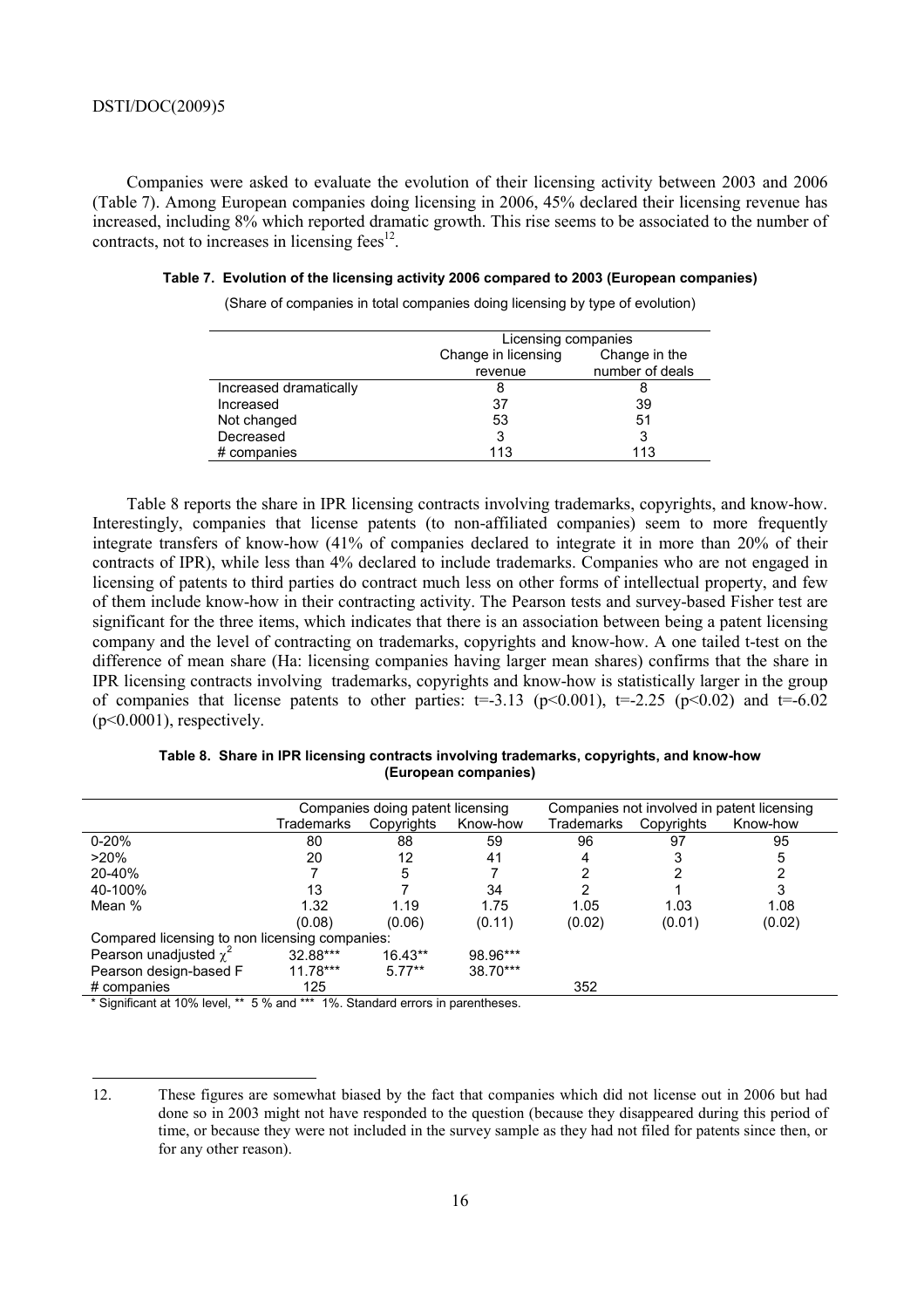|                                                         | Companies doing patent licensing |            |          | Companies not involved into patent licensing |            |          |
|---------------------------------------------------------|----------------------------------|------------|----------|----------------------------------------------|------------|----------|
|                                                         | Trademarks                       | Copyrights | Know-how | Trademarks                                   | Copyrights | Know-how |
| $0 - 20%$                                               | 89                               | 95         | 76       | 92                                           | 98         | 93       |
| >20                                                     | 11                               | 5          | 4        | 8                                            |            |          |
| 20-40%                                                  | 4                                |            | 10       |                                              |            | 3        |
| 40-100%                                                 |                                  |            | 14       | 5                                            |            | 4        |
| Mean %                                                  | 1.18                             | 1.08       | 1.37     | 1.13                                         | 1.04       | 1.12     |
|                                                         | (0.02)                           | (0.02)     | (0.03)   | (0.01)                                       | (0.01)     | (0.01)   |
| Compared to companies not involved in patent licensing: |                                  |            |          |                                              |            |          |
| Pearson $\chi^2$                                        | 6.17                             | $7.57**$   | 80.73*** |                                              |            |          |
| # companies                                             | 450                              |            |          | 1203                                         |            |          |

#### **Table 9. Share in IPR licensing contracts involving trademarks, copyrights, and know-how (Japanese companies)**

\*\* Significant at 5% level, \*\*\* significant at 1%. Standard errors in parentheses.

Japanese companies who are patent licensors seem to include more intensively copyrights and know-how than companies not engaged in licensing of patents but the distribution of trademark contracting is not significantly different between licensing and non-licensing companies as reported by the chi2 test. The t-tests on the difference of mean shares between the two types of companies also confirm that licensing companies do involve more frequently copyrights and know-how in IPR contracting: t=-2.34  $(p<0.01)$ ,  $t=-7.16$  ( $p<0.001$ ), respectively. There is no statistically significant difference between the mean share of trademark contracting in the total of IPR licensing contracts for licensing and non-licensing companies (t=-1.65 (p>0.70).

## **4.2. Motivations for licensing (out) patents**

What are the actual motivations of companies for licensing out their patents (see Table 9)? The first motivation, by far, to license patents to third parties is "*earning revenue"* for both European and Japanese companies. That confirms findings from previous surveys (Patval; see Gambardella 2005). The financial motive is far stronger for smaller than for larger firms in Europe, while there is no significant difference between smaller and larger companies in Japan. The second motivation for both European and Japanese companies is *"entering into cross licensing deals".* It is far more important for large companies than for smaller ones in the two regions (more so in Europe), confirming one of the explanations given above for the high share of larger firms which license out their patents.

In Europe, the motivation "*stop others from infringing your patents"* (the question was not asked in the Japan survey) comes in third place. This can be seen to a certain extent as forcing a license through: the patent holder has identified an alleged infringer and proposes him/her a license so as to avoid going to court. It is noticeable that this motive is exactly the same in importance for large and smaller firms. This motive is followed in Europe by setting the inventor's technology as standard (licensing boosts the diffusion of the invention, which might therefore become a *de facto* standard); this is of interest to the inventor as it will in turn increase the demand for the invention by users for whom it would not have been the first choice but who use this particular invention to be compatible with others. "Outsourcing manufacturing" (*i.e.* a firm licenses out in order not to manufacture the product, *e.g.* because it does not have the manufacturing facilities or competences) is a very weak motivation in Europe. It comes in third place in Japan, jointly with "establishing your technology as a standard". Finally, sharing technology with other companies, a notion close to open innovation (which was explicitly mentioned in the European, but not the Japanese questionnaire) is a significant but not primary motive in Europe, and a marginal one in Japan (this might be due to the way the question was formulated).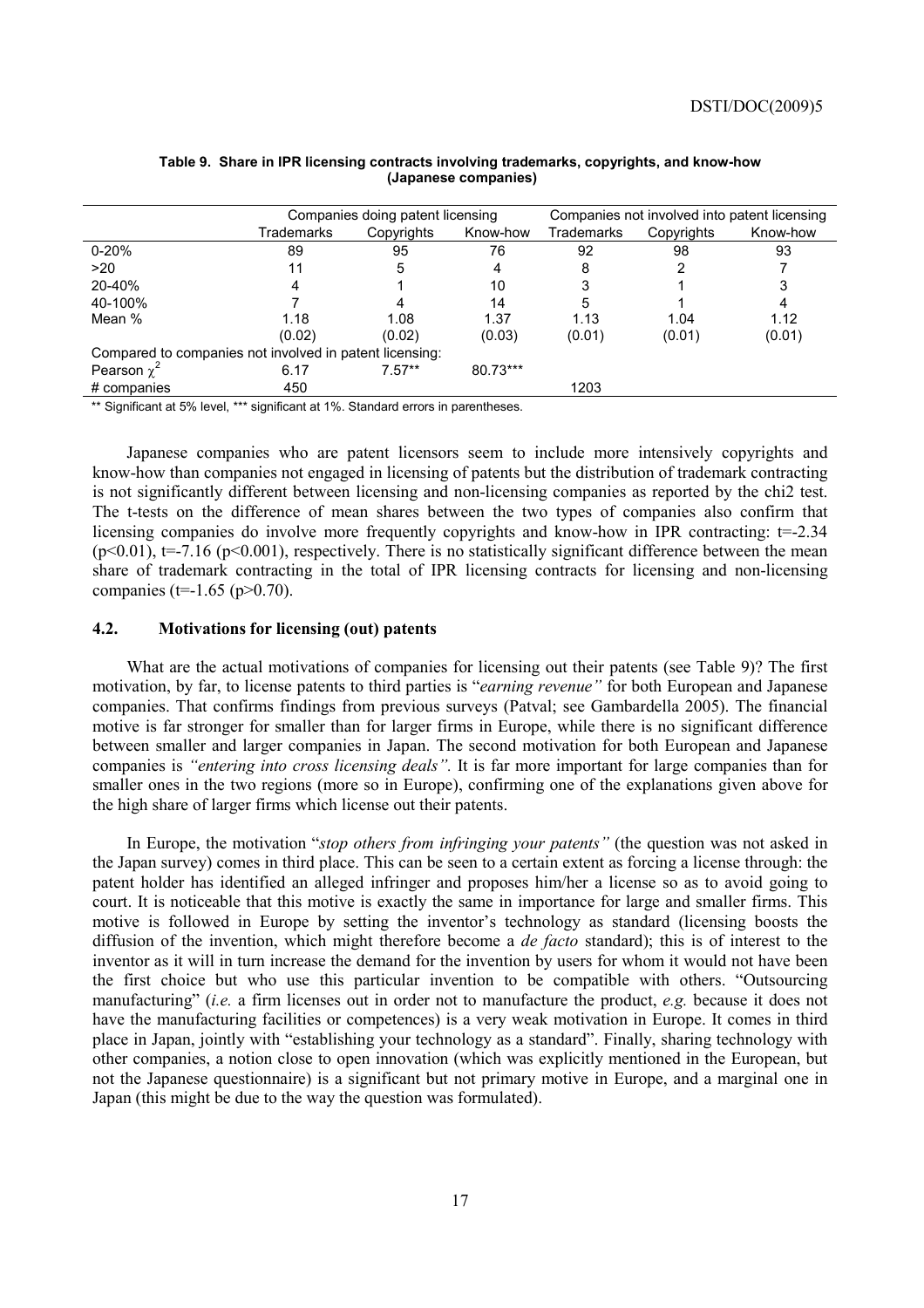#### **Table 10. Motivations for licensing out: share of deals concluded in the previous three years obeying the following motivations**

|                                                                                                                         | European Companies |           |             | Japanese Companies |           |            |
|-------------------------------------------------------------------------------------------------------------------------|--------------------|-----------|-------------|--------------------|-----------|------------|
|                                                                                                                         |                    | >250      | $\le$ = 250 |                    | >250      | $\leq$ 250 |
|                                                                                                                         | All                | employees | employees   | All                | employees | employees  |
| Earning revenue                                                                                                         | 60(5.5)            | 40        | 70          | 52(2.00)           | 54        | 55         |
| Entering into cross-licensing                                                                                           | 18 (4.18)          | 28        | 12          | 18 (1.66)          | 19        | 16         |
| Sharing technology with other                                                                                           |                    |           |             |                    |           |            |
| companies (open innovation)                                                                                             | 10(2.87)           | 8         | 11          | 5(0.81)            | 3         | 6          |
| Establishing your technology as a de                                                                                    |                    |           |             |                    |           |            |
| <i>facto</i> standard                                                                                                   | 12(3.31)           | 12        | 11          | 11(1.15)           | 8         | 14         |
| Outsourcing manufacturing                                                                                               | 4 (1.97)           | 3         | 4           | 11(1.15)           | 10        | 14         |
| Stopping perceived infringement of your                                                                                 |                    |           |             |                    |           |            |
| patents                                                                                                                 | 14 (3.82)          | 14        | 14          |                    |           |            |
| # companies (active in licensing)                                                                                       | 124                | 48        | 76          | 460                | 274       | 58         |
| Note: Tabulations conditional on companies being engaged into licensing to non-affiliated companies When responses were |                    |           |             |                    |           |            |

(Average shares reported)

*notitional on companies being engaged into licensing to non-affiliated companies. When response*  missing and other responses already added up 100% (or above), these were assumed to be zero (not motivated by such a reason to license out). Standard errors in parentheses.

## **4.3. Obstacles to licensing**

 $\overline{a}$ 

Although they are expanding, licensing markets are still underdeveloped, compared to their potential. An important number of patented inventions could be commercialised and exploited by third parties but their owners have not succeeded in licensing them out. The reasons for this have to do with the difficulty in finding partners and concluding licensing deals: existence of transaction costs, how to go about seeking potential partners, lack of experience in drafting contracts, disagreements on exploitation conditions such as geographical or exclusivity restrictions or payment conditions (royalties, lump sum, etc.). Many of these difficulties are due to the particular nature of knowledge as an economic good. Notably, pieces of knowledge being all different from each other, there is little standardisation, making it difficult to have references such as common price or standard contracts. The potential user of a given piece of knowledge can remain unknown to the seller, who thus cannot contact him/her. This increases the difficulty in negotiating deals, generating potential market failures (OECD 2006a).

This line of reasoning is supported by some recently collected evidence.

- According to the PATVAL-European Union Survey: less than 10% of patents are subject to licensing outside the company, whereas  $10-15%$  of inventions are candidates for license.<sup>13</sup> According to the estimated economic value of these inventions (as declared by inventors), this would imply a significant potential for increasing the total value of licensing activity (50% potential increase in the size of the market). The inventions that have not been licensed but are candidates for license are not significantly different from other inventions in terms of quality.
- A survey conducted by the Japanese Patent Office (JPO) on similar issues reports lower figures on licensing activity and willingness to license. Accordingly, 8% of JPO patents are licensed, while 7% are unsuccessfully offered to license.

<sup>13.</sup> According to the PATVAL-European Union Survey on the value of patents, the share of patents that are not used at all is significant: 35% of patents are not used at all; 18.7% of inventions are actually patented with the aim of blocking.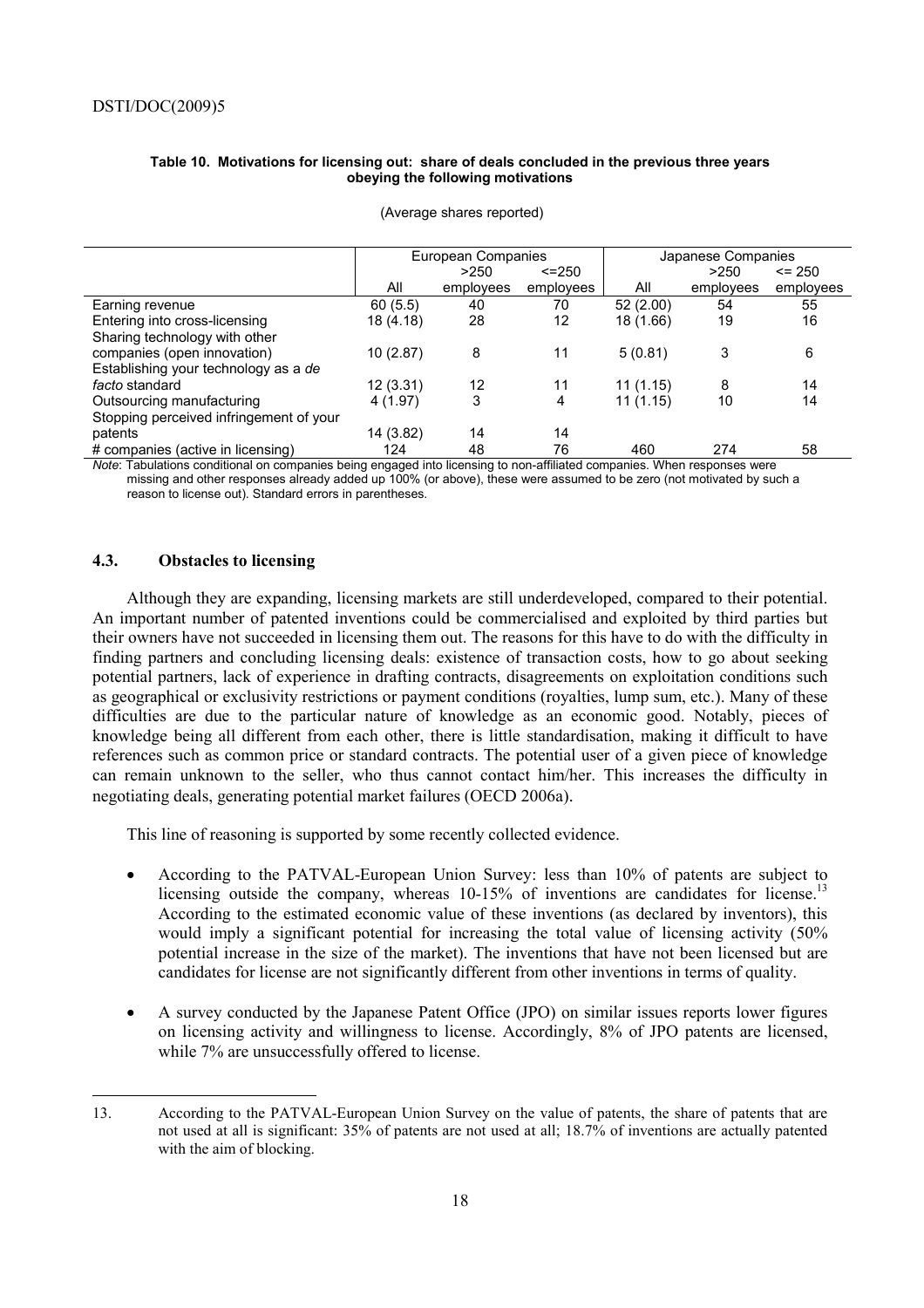In the OECD survey, 24% of European patenting firms declare that they have patents that they were willing to, but could not, license out whereas more than 50% of Japanese patenting firms would like to license (Table 11 and Table 12). For European firms not engaged in licensing to unaffiliated parties, 19% of them declare to be willing to license some of their patents but have not succeeded. This proportion is much higher for firms who are already active in licensing: 45% of these companies want to license more. The Pearson and Fisher (design-based) tests confirm that the distribution of this variable differs between the two groups of companies, which indicates that there is an association between being a licensing company and the level of patents that companies would be willing to license out (Pearson unadjusted  $\chi^2$ =28.45 with p-value=0.001, adjusted F=7.65 with p-value=0.001). The decomposition into large and  $SMEs$  shows that this situation only occurs within  $SMEs$ <sup>14</sup>. The pattern is the same among Japanese companies (Table 12): around 80% of companies that license patents would like to do more; less than half the companies not licensing would like to. As in the European case, the Pearson test confirms that Japanese companies that are already licensors have a different distribution ( $\chi^2$  =181.03 with p-value<0.0001). The t-tests on the difference of means confirm that licensing companies report statistically significant higher shares of patents willing to be licensed and this situation holds in both large and SMEs companies.<sup>15</sup> Hence licensing markets could be much bigger than they actually are if all possible transactions were carried out: these figures have to be interpreted carefully however, as they reflect only the point of view of licensing suppliers, not of the potential buyers. Some of the transactions are not carried out simply because there is no demand. These figures have to be seen as higher range estimates of the actual untapped potential market offered by patentees.

For European companies, the share of "frustrated licensors" is higher among firms with more than 250 employees than among firms with 250 and less employees if they are not already engaged in licensing transactions. Among licensing companies, a higher share of frustrated companies is reported by smaller firms: 50% of them would be willing to license more against 36% in the case of larger companies. Moreover, amongst the smaller companies, 48% would be willing to license more than 20% of their patent portfolio. There is no significant difference within licensing companies in terms of willingness to license: around 80% of companies, SMEs or larger, would like to license out a patent.

 $\overline{a}$ 

<sup>14.</sup> In the European sample, a one-tailed t-test on the difference of mean share (Ha: licensing companies having larger mean shares) confirms that licensing companies have significantly larger mean shares of patents that they would be willing to license out:  $t=2.63$  (p $\leq 0.005$ ). This result holds true in particular within SMEs:  $t=-2.75$  (p<0.005). On the contrary, there is no statistically significant difference of mean shares between licensing and non-licensing companies within the group of large firms:  $t=-0.54$  (p $>0.58$ ).

<sup>15.</sup> In the Japanese sample the one-tailed t-test on the difference of mean share of patents willing to be licensed but could not actually license between licensing and non-licensing companies is significant: t=13.34 (p=0.0001); and these results hold true within large firms and SMEs (t=8.85 with p<0.0001, t=-5.61 with p<0.0001, respectively).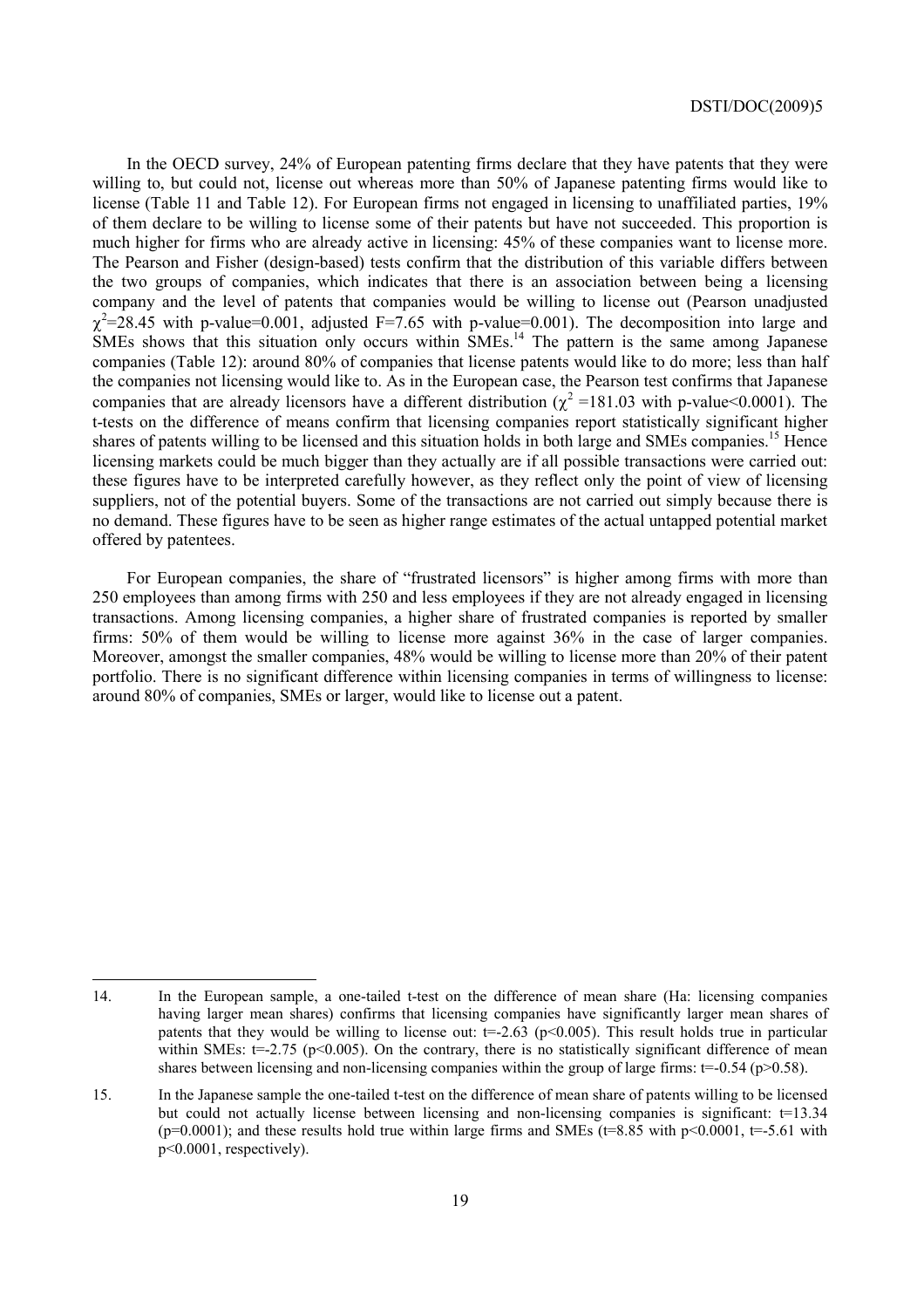|                                       |        | Non-licensing firms |                         |        |        | Licensing firms |            |
|---------------------------------------|--------|---------------------|-------------------------|--------|--------|-----------------|------------|
| Share of patents                      | Sample | All                 | $\le$ =250 emp >250 emp |        | All    | $<=250$ emp     | $>250$ emp |
| $0\%$                                 | 76     | 81                  | 83                      | 76     | 55     | 50              | 64         |
| $>0\%$                                | 24     | 19                  | 17                      | 24     | 45     | 50              | 36         |
| 1-20%                                 | 5      | 5                   | 2                       | 10     | 9      | 3               | 21         |
| 20-40%                                | 8      |                     | 5                       | 9      | 16     | 20              | 8          |
| 40-100%                               | 10     | 8                   | 10                      | 5      | 20     | 27              | 7          |
| $\%$                                  | 100    | 100                 | 100                     | 100    | 100    | 100             | 100        |
| Mean %                                | 9.78   | 7.98                | 8.80                    | 6.24   | 16.91  | 21.75           | 8.19       |
|                                       | (1.29) | (1.39)              | (1.87)                  | (1.83) | (3.08) | (4.33)          | (3.07)     |
| # companies                           | 476    | 352                 | 183                     | 169    | 124    | 48              | 76         |
| Licensing vs. no licensing companies: |        |                     |                         |        |        |                 |            |
| Pearson unadjusted $\chi^2$           |        | 28.45***            | 23.85***                | 5.76   |        |                 |            |
| Pearson survey-based F                |        | 7.65***             | $8.41***$               | 1.47   |        |                 |            |
| $***$ Cianificant at $10/$ loual      |        |                     |                         |        |        |                 |            |

#### **Table 11. Share (%) of your patent portfolio that you would be willing to license out but could not actually license (European companies)**

Significant at 1% level.

 $\overline{a}$ 

**Table 12. Share (%) of your patent portfolio that you would be willing to license out but could not actually license (Japanese companies)** 

|                                       |        |           | Non-licensing firms |          |        | Licensing firms |        |
|---------------------------------------|--------|-----------|---------------------|----------|--------|-----------------|--------|
|                                       |        |           | $< = 250$           | >250     |        | $< = 250$       | >250   |
| Share of patents                      | Sample | All       | emp                 | emp      | All    | emp             | emp    |
| 0%                                    | 47     | 58        | 59                  | 50       | 22     | 21              | 20     |
| $>0\%$                                | 53     | 42        | 41                  | 50       | 78     | 79              | 80     |
| $0 - 2%$                              | 14     | 14        | 11                  | 19       | 15     |                 | 18     |
| $2 - 6%$                              | 8      | 7         | 6                   | 9        | 12     | 19              | 15     |
| $6 - 15%$                             | 10     |           | 10                  | 8        | 17     | 22              | 16     |
| 15-100%                               | 20     | 15        | 14                  | 14       | 34     | 31              | 31     |
| $\%$                                  | 100    | 100       | 100                 | 100      | 100    | 100             | 100    |
| Mean %                                | 2.42   | 2.08      | 2.08                | 2.18     | 3.25   | 3.36            | 3.20   |
|                                       | (0.04) | (0.05)    | (0.11)              | (0.07)   | (0.08) | (0.19)          | (0.09) |
| # companies                           | 1537   | 1 0 9 1   | 175                 | 400      | 446    | 58              | 265    |
| Licensing vs. no licensing companies: |        |           |                     |          |        |                 |        |
| Pearson $\chi^2$                      |        | 181.03*** | 72.80**             | 33.85*** |        |                 |        |

*Note*: \*\* Significant at 5 % and \*\*\* significant at 1% level.

Table 18 in Annex II reports the willingness to license technologies by technology field.**<sup>16</sup>** The highest share of respondents declaring unrealised deals are found in telecommunications followed by audio, video and media.

What are the actual obstacles faced by firms willing to license out? Table 13 displays the importance of factors that companies have been confronted with when attempting to license their technologies. In the two areas, the main hampering factor by far is the difficulties to find partners: 25% of European companies and 18% of Japanese companies considered it as a very important factor. Other factors have lower importance, both in Europe and in Japan: the complexity and cost of drafting and negotiating contracts, the lack of readiness of the invention, the too low level of the price offered. For European companies, all factors are deemed more important by smaller companies (less than 250 employees) than by larger ones. In particular, 30% of smaller European companies declared the difficulty of identifying a partner as being a

<sup>16.</sup> The figures computed correspond to responses given to the section C of the questionnaire regarding filings by technology cluster (EPO classification); hence the rate of licensing to non-affiliated parties is based only on the total of companies answering this section.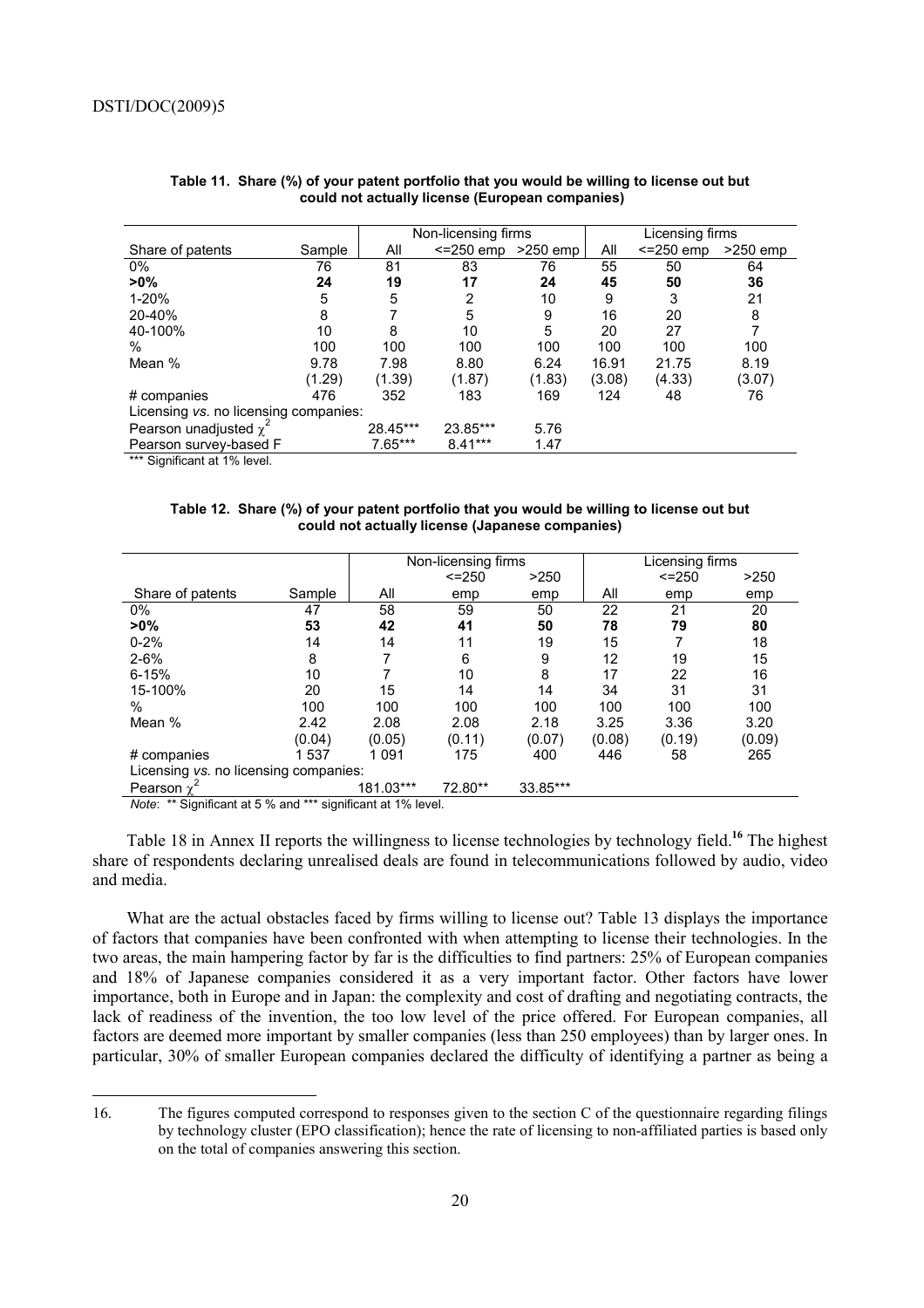very important impediment to licensing. According to the Pearson adjusted test, it appears that the difference in perception between size groups regarding this hampering factor is the only one that is statistically significant. No significant difference exists between companies born before or after 2000 in the appreciation of obstacles.

Whether or not a company is already a licensor seems to have an incidence. Obviously, licensing companies know more about the real difficulties in patent markets given their experience: they consider the obstacle of identifying partners and negotiating prices statistically more important than do companies who do not license out patents. In the case of Japanese companies, larger firms and firms who are licensors consider identifying partners statistically more difficult than do their counterparts, SMEs and companies that do not license, respectively. The remaining obstacles are valued pretty much equally by companies regardless of their size or whether they are in the patent licensing business or not. The lower level of difficulty in identifying a partner reported by Japanese SMEs as compared with larger firms (13% *vs.* 23%) might be explained by the existence of the INPIT (National Center for Industrial Property Information and Training, established in 2001), an emanation of the Japanese government which plays a crucial role as information provider and facilitator in transactions involving patents. The INPIT targets, notably, Japanese SMEs, which appear less hampered by all factors relative to large firms than European SMEs do.

#### **Table 13. Obstacles to licensing patents**

#### **Hampering factors you have been confronted with in your licensing activity**

|                           | Identifying partner is | Price offered is | Drafting and negotiating | Technology is not        |
|---------------------------|------------------------|------------------|--------------------------|--------------------------|
|                           | difficult              | too low          | contracts is too         | developed enough         |
|                           |                        |                  | complex/costly           | (lacking prototype etc.) |
| <b>European companies</b> |                        |                  |                          |                          |
| All                       | 25                     | 13               | 17                       | 16                       |
| $>250$ emp                | 16                     | 8                | 11                       | 10                       |
| $<=250$ emp               | 30                     | 15               | 20                       | 19                       |
| Pearson design-based F    | 4.85**                 | 1.68             | 2.16                     | 2.21                     |
| Year of foundation        |                        |                  |                          |                          |
| $2000$                    | 26                     | 13               | 16                       | 15                       |
| $>=2000$                  | 21                     | 5                | 18                       | 16                       |
| Pearson design-based F    | 0.57                   | 1.16             | 0.10                     | 0.06                     |
| Not licensing             | 21                     | 9                | 19                       | 14                       |
| Licensing companies       | 34                     | 19               | 12                       | 19                       |
| Pearson design-based F    | $3.17*$                | $3.31**$         | 1.45                     | 0.60                     |
| # companies               | 227                    | 212              | 213                      | 219                      |
| Japanese companies        |                        |                  |                          |                          |
| All                       | 18                     | 3                | 4                        | 5                        |
| $>250$ emp                | 23                     | 2                | 4                        | $\frac{5}{2}$            |
| $<=250$ emp               | 13                     | 3                | 3                        |                          |
| Pearson $\chi^2$          | $8.65***$              | 2.68             | 0.16                     | 2.49                     |
| Not licensing             | 16                     | 3                | 4                        | 6                        |
| Licensing companies       | 21                     | 3                | 4                        | 4                        |
| Pearson $\chi^2$          | $4.69**$               | 0.04             | 0.26                     | 0.81                     |
| # companies               | 1 5 2 1                | 1 504            | 1 505                    | 1 502                    |

(% of companies declaring as being a "very important factor")

\* Significant at 10% level, \*\* 5 % and \*\*\* 1%.

#### **4.4. Financial uses of patents**

A section on the financial uses of patents was included in the EPO survey. These questions address the importance of patents for raising funds through various channels and sources: venture capital, private investors, stock market, and securitisation, negotiating loans (collateral) or obtaining public aids. The innovation literature points to two main potential roles of patents in this area, both aimed at addressing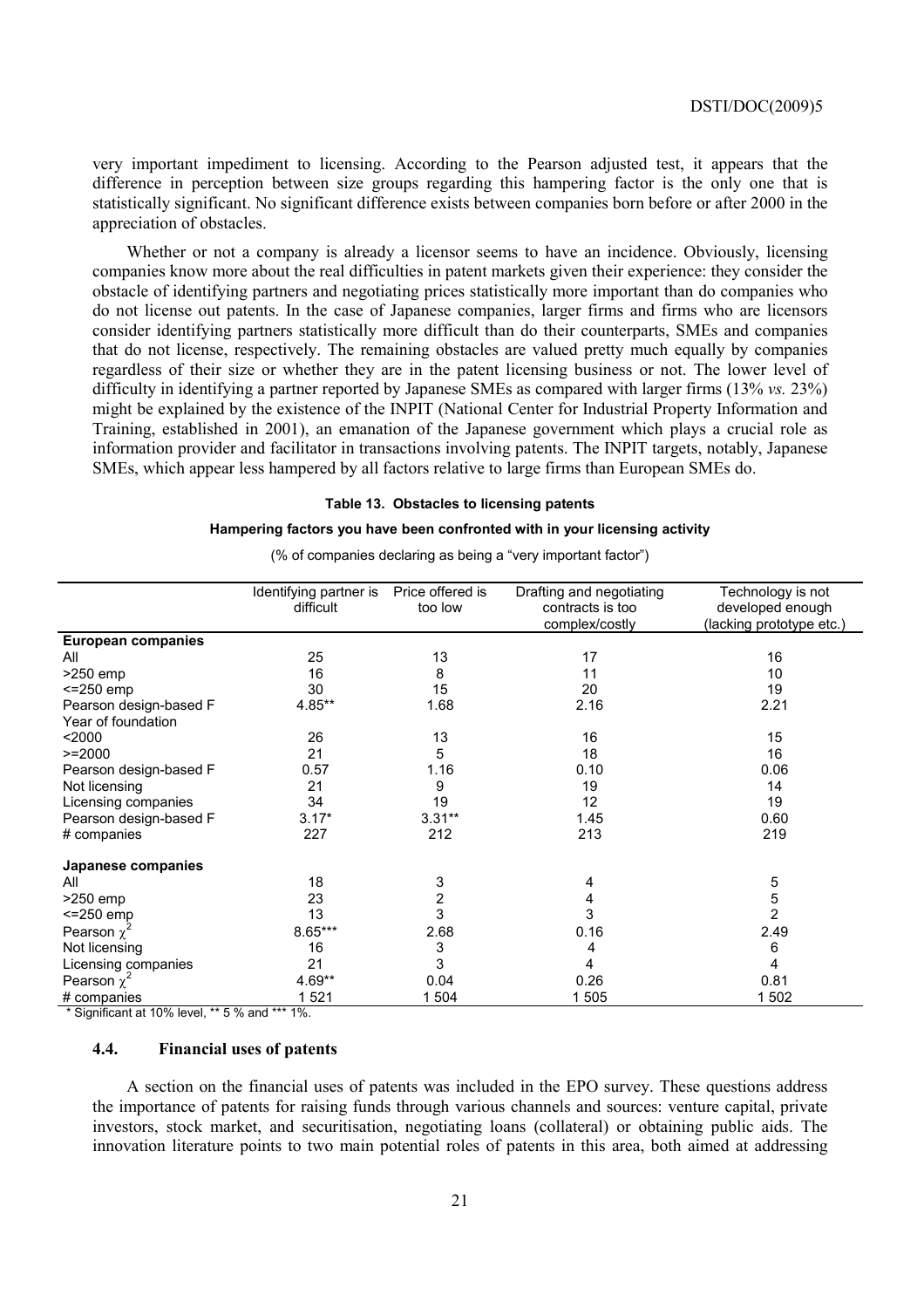informational imperfections of financial markets. First, patents are a signalling device; they inform the funder about the quality of the invention that the funds are aimed at developing. It is reported that venture capitalists in certain fields like biotech will often not consider a submission which does not include a patent. Second, patents can be a financial guarantee: in case the funded firm goes bankrupt, the funder might take control of some of its assets, including patents. It is expected that patents as financial instruments are more important for younger enterprises, notably those in high technology areas, because they often have little other assets to show and often little or no cash flow. As regards company size, we would expect that patents might be more useful for smaller firms since larger companies profit from diverse sources of capital, enjoy reputation effects, have easier access to financial markets and in any case have more cash flow.

Figures are reported in Table 14. Convincing venture capitalists and private investors are the two most important financial uses of patents, ranked as such by 11% and 13% of European respondents. Securitisation is still marginal (3%) as could be expected (there is little securitisation activity involving intellectual property observed in financial markets). Other uses are in-between. In line with our expectations, the various financial uses are more important for smaller companies (with less than 250 employees) than for larger ones. In particular, patents turn out to be more useful for raising venture capital and accessing private investors (13% and 16% of smaller companies in this category considered patents as "very important" factors compared to 7% and 6% in large companies). Actually, the Pearson adjusted test confirms that these two sources of finance are significantly more important for SMEs. More interestingly, the size factor seems to be less relevant than the age factor: younger companies, founded after 2000, give far higher importance to patents for raising funds than older ones, in particular to access venture capital and private investors (the Pearson adjusted F tests are 21.56 and 34.18 respectively both with p<0.001). The Pearson tests on these two items are higher in the case of age groups than in size groups. 40% and 31% of companies founded after 2000 declared patents to be very important for raising private equity and venture capital respectively. Patents are also valued significantly as very important for negotiating loans and obtaining public subsidies by younger companies. 14% of companies born since 2000 consider patents as very useful for negotiating loans. Regarding the access to public subsidies, 13% of the younger firms see patents as important means, against 6% of older ones (born before 2000).

#### **Table 14. Financial uses of patents by European companies**

#### **How important are patents for the following operations?**

(% of companies declaring "very important" the factor for raising capital in total responding companies)

|                        | Venture<br>capital | Private<br>investors | Stock market | Securitisation | Negotiating loans<br>(collateral etc.) | Obtaining<br>public<br>subsidies |
|------------------------|--------------------|----------------------|--------------|----------------|----------------------------------------|----------------------------------|
| European companies     |                    |                      |              |                |                                        |                                  |
| All                    | 11                 | 13                   | 6            |                |                                        | 8                                |
| <= 250 employees       | 13                 | 16                   | 6            |                |                                        | 10                               |
| >250 employees         |                    | 6                    | 6            |                |                                        |                                  |
| Pearson design-based F | $3.20***$          | $2.91***$            | 0.79         | 0.49           | 1.32                                   | $1.74*$                          |
| Foundation year        |                    |                      |              |                |                                        |                                  |
| $2000$                 | 8                  | 8                    | 6            | 3              |                                        | 6                                |
| $>=2000$               | 31                 | 40                   | 8            | 4              | 14                                     | 13                               |
| Pearson design-based F | 21.56***           | 34.18***             | 0.33         | 0.03           | $7.86**$                               | $2.90**$                         |
| # companies            | 285                | 290                  | 281          | 281            | 284                                    | 285                              |

 $*$  Significant at 10% level,  $**$  5 % and  $***$  1%.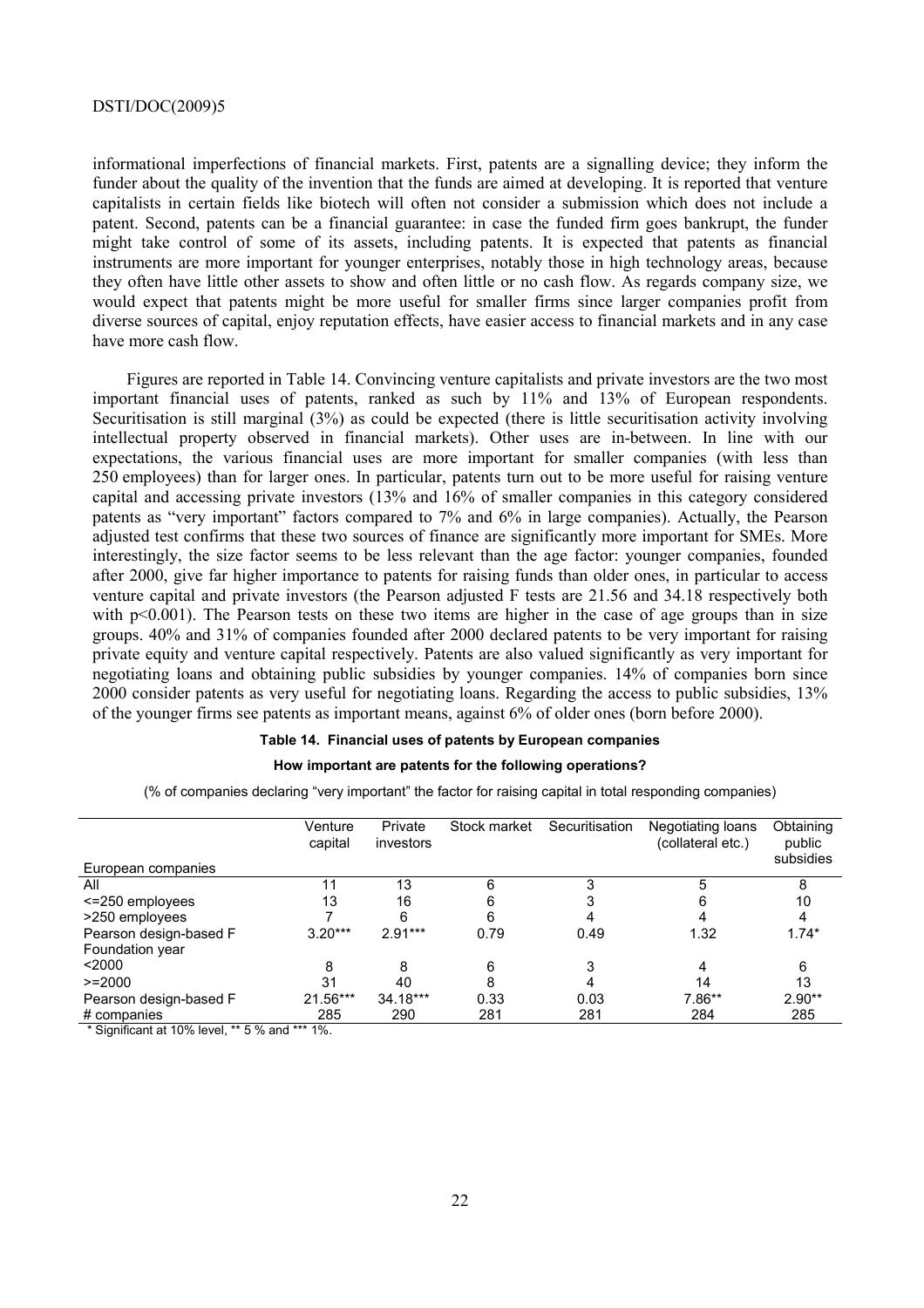## **4.5. Collective mechanisms for organising transactions involving patents**

The European survey addressed collective mechanisms which can structure transactions involving patents: patent pools, clearing houses, patent auctions. Patent pools are agreements between patent holders to put their patents together in a pool which will be licensed out as a package (including to the patent holders). Such pools are notably found in industries where standards are important, as standards are often based on various inventions, all necessary for the technology to work (*e.g.* MPEG-2). Clearing houses are arrangements where patent holders agree collectively to cross-license their patents. Patent auctions are events where patents are put for sale to the highest bid. They have developed since 2006, pioneered notably by a company named Ocean Tomo. The survey confirms that these mechanisms still concern a small number of firms in Europe. It is less so for patent pools, which are an older type of arrangement. The use of these mechanisms is not differentiated by the size of companies.

### **Table 15. Collective mechanisms**

#### **Do you use the following mechanisms?**

(% of companies in total responding companies)

|                | Patent<br>pools | Clearing<br>houses | Patent<br>auctions |
|----------------|-----------------|--------------------|--------------------|
| $\le$ = 250    |                 |                    |                    |
| employees      | 6               | 3                  | 3                  |
| >250 employees | 6               |                    | 2                  |
| Total          | 6               |                    | 3                  |
| # companies    | 311             | 302                | 301                |

#### **5. LESSONS AND POLICY IMPLICATIONS**

The survey on patent licensing has provided new statistical evidence, notably on the following issues:

- About 20% of European companies and 27% of Japanese companies holding patents license out at least one of their patents to an unaffiliated partner.
- The relationship between size and probability to license out among patent holding companies is U-shaped: the smallest ones and the largest ones are more often involved in licensing out than medium-sized ones.
- The highest proportion of firms license-out in Europe is found in the UK, followed by Nordic countries.
- Earning revenue is the major motivation for licensing out, followed by sharing technology with other companies. "Constrained licensing" (pressuring alleged infringers to take a license) is also important in Europe.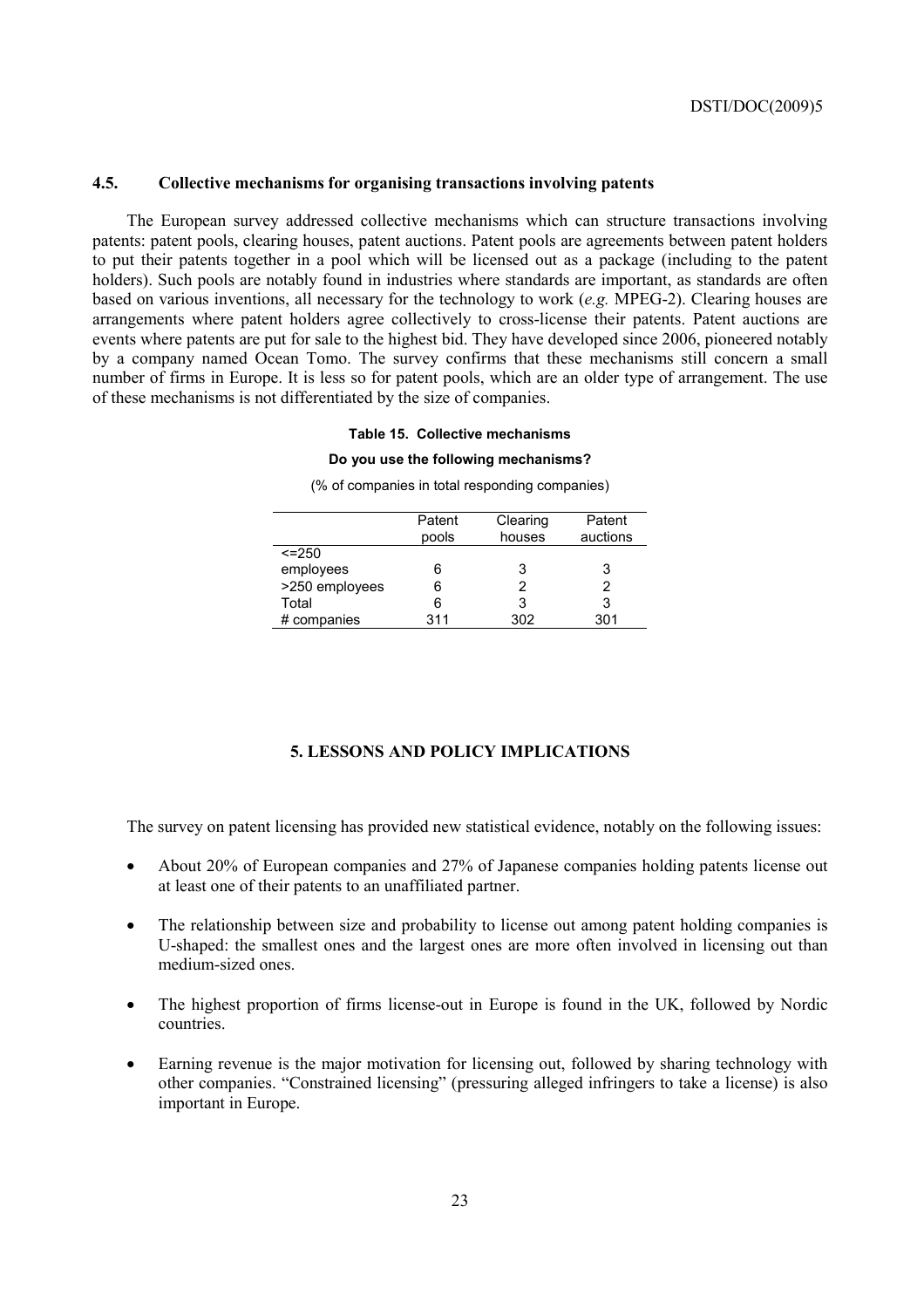- Cross-licensing out is the second motive for licensing out, both in Europe and in Japan: that shows a role played by patents in technology exchanges between companies.
- About 24% of firms in Europe declare having patents that they would be willing to license out but could not (53% of firms in Japan). The figures are higher within licensing companies and still higher among small firms. The major reason for this failure, according to the European and Japanese surveys, is the difficulty in identifying a partner.
- The use of patents for raising funds is recognised as very important by many European firms, notably for venture capital (11%) and private equity (13%). This rating is much higher for young firms (31% and 40% respectively).

The survey shows that licensing markets are less developed than they could be, in view of the willingness of patent holding companies to license more of their portfolio. Helping suppliers to find partners would substantially increase transactions in patent markets. Both market and government solutions exist which could alleviate obstacles and reduce transaction costs. Market-based mechanisms have recently emerged (technology brokers, internet platforms, patent funds, auction houses, IP consulting companies, etc.). They propose a variety of services to intellectual property holders to facilitate the commercialisation of their assets, including: patent (portfolio) value assessment, logistic and financial services, searching for partners and assistance in establishing partnerships; monetisation of patents (proper accounting practices), etc. (OECD 2006a; 2006b). Little is known about these developments however except for anecdotal evidence. This survey tends to show that they are little utilised in Europe and in Japan: most of them are based in the US, where their impact is probably more significant. Public policy has been implemented in Japan with the aim to facilitate technology transactions, with the creation of the INPIT (National Center for Industrial Property Information and Training), a body close to the Japan Patent Office which operates as an information repository, helping notably SMEs to find partners. The weaker difficulties reported in this survey by Japanese SMEs as compared with European ones for finding licensing partners might be an encouraging signal in this regard.

This study has gone some way in assessing the importance of licensing in companies' patent portfolios and the degree of unsuccessful licensing by patent owners. A proper evaluation of the private and public mechanisms that could help solve market failures in patent markets has yet to be made before specific policy implications can be drawn from this study.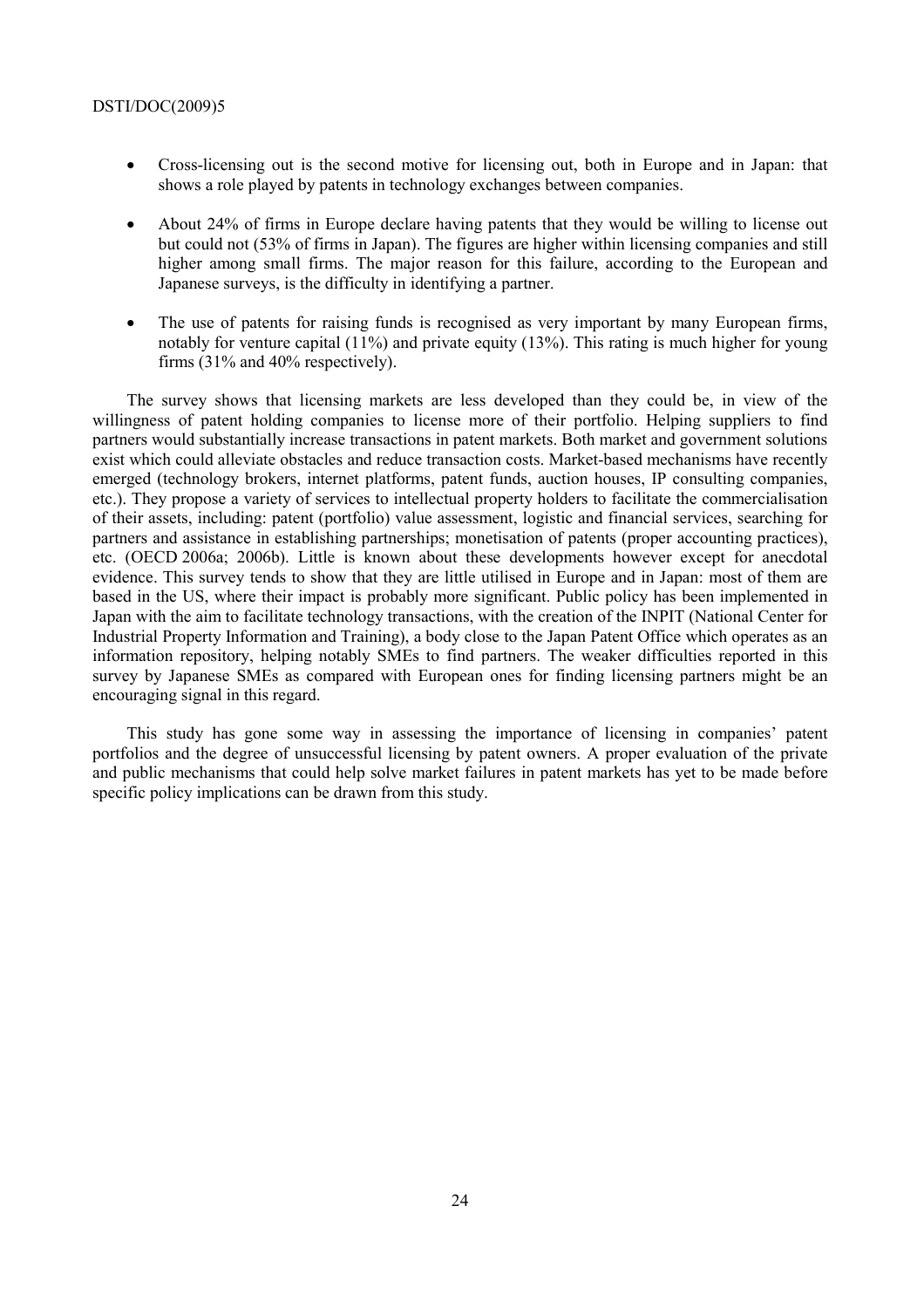**ANNEXES**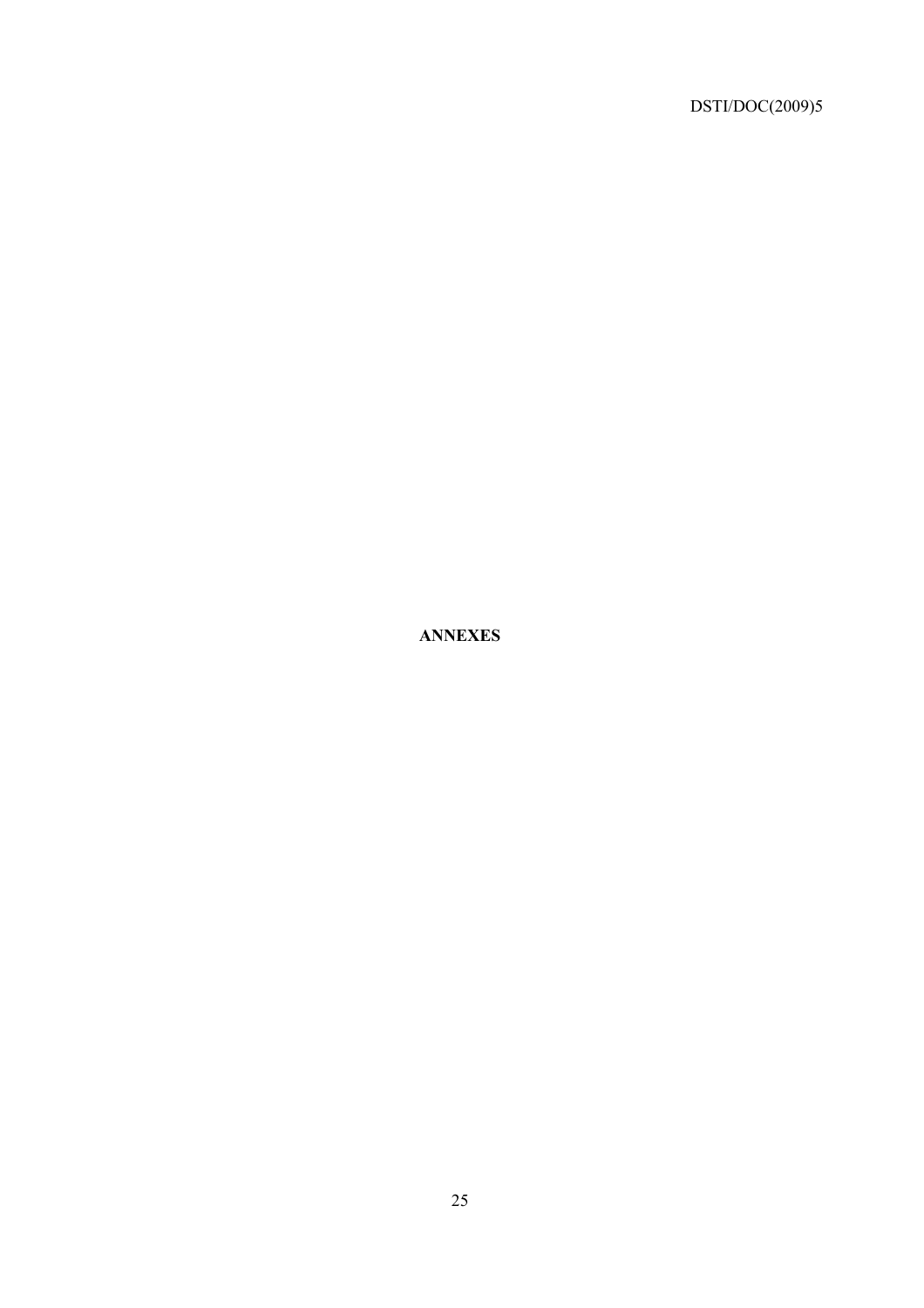$\overline{a}$ 

#### **Annex I: Multivariate analysis on the determinants of licensing**

In this section we conduct a multivariate analysis on the determinants of licensing to non-affiliated companies. It allows us to test simultaneously, hence more robustly, the relevance of some factors in the licensing activity of firms, notably size, technology field and country of origin. We estimate a probit model explaining the probability of a firm being engaged in licensing activity to non-affiliated parties.

Economic information on companies reported in the survey is very limited as the main purpose was the identification of trends and frequency of licensing and other economic uses of patents (*e.g.* financial uses). In addition to the number of employees, we include the number of patents (total number of filings to EPO, directly and through PCT), the year of foundation of the firms and the percentage of total inventions which were patented (in 2006). Although we do not know the industrial sector the company belongs to, we can identify the main technology area of company (using the section F of the questionnaire on filings by technology cluster. EPO classification $17$ .

The results reported in Table 16 confirm the findings of simple cross-tabulations reported above. The U-shaped relationship between size and probability of licensing out is confirmed even when controlling for the main technology area of the company and the country of residence (column 2). This result is consistent with the one reported by Motohashi (2008) on Japanese companies. Once introduced the year of foundation, the relationship between size and probability to license out is less significant but it still holds (column 3).

<sup>17.</sup> For companies reporting patenting in several fields (26 companies), only the first field has been retained and we have controlled for this effect by including a dummy on multiple field patenting.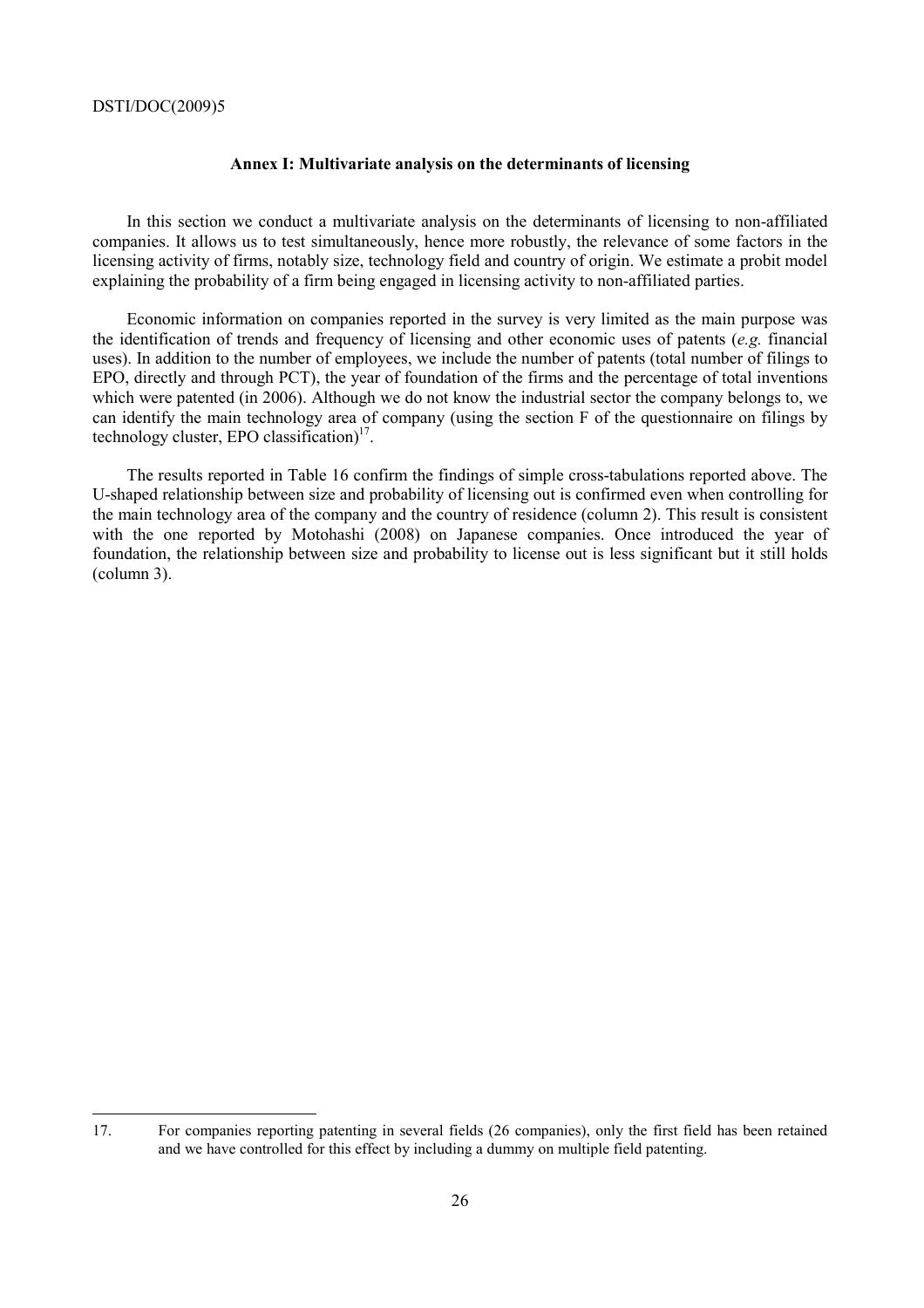|                                       | 1            | $\overline{2}$ | 3            |
|---------------------------------------|--------------|----------------|--------------|
| Employees                             | 0.031        | $-0.214$       | $-0.151$     |
|                                       | $(0.013)$ ** | $(0.077)$ ***  | $(0.087)^*$  |
| Square employees                      |              | 0.024          | 0.02         |
|                                       |              | $(0.008)$ ***  | $(0.008)$ ** |
| Foundation year                       |              |                | 0.001        |
|                                       |              |                | $(0.001)$ ** |
| Multiple technologies (dummy)         | $-0.086$     | $-0.098$       | $-0.087$     |
|                                       | (0.09)       | (0.09)         | (0.10)       |
| Germany                               | $-0.027$     | $-0.026$       | $-0.007$     |
|                                       | (0.06)       | (0.06)         | (0.07)       |
| United Kingdom                        | 0.227        | 0.194          | 0.23         |
|                                       | $(0.115)$ ** | $(0.115)^*$    | $(0.128)^*$  |
| France                                | $-0.096$     | $-0.118$       | $-0.081$     |
|                                       | (0.10)       | (0.09)         | (0.11)       |
| Nordic                                | 0.115        | 0.099          | 0.147        |
|                                       | (0.10)       | (0.10)         | (0.11)       |
| Biotechnology                         | 0.096        | 0.117          | 0.134        |
|                                       | (0.13)       | (0.13)         | (0.13)       |
| <b>Electricity and Semiconductors</b> | $-0.027$     | 0.004          | $-0.036$     |
|                                       | (0.10)       | (0.11)         | (0.10)       |
| Electronics                           | 0.249        | 0.266          | 0.324        |
|                                       | (0.17)       | (0.17)         | $(0.178)^*$  |
| Polymers                              | 0.179        | 0.173          | 0.381        |
|                                       | (0.19)       | (0.20)         | (0.23)       |
| Pure and Applied Organic              | 0.366        | 0.369          | 0.43         |
| Chemistry (inc. pharma.)              | $(0.111)***$ | $(0.111)***$   | $(0.123)***$ |
| Telecommunications                    | 0.253        | 0.202          | 0.27         |
|                                       | (0.18)       | (0.19)         | (0.25)       |
| Observations                          | 327          | 327            | 288          |
| Log likelihood                        | $-175.37$    | $-170.28$      | $-143.99$    |
| LR $\chi^2$                           | 32.11        | 42.30          | 50.40        |
| Pseudo $R^2$                          | 0.08         | 0.11           | 0.15         |

#### **Table 16. Probability of licensing to non-affiliated companies by European Companies (marginal effects)**

*Note:* The sample including technology effects considers only companies who have declared patenting filings by technology field (15 cluster classifications according to the EPO). For companies having multiple patenting (26) only the first field has been retained and we have controlled for such an effect by including a dummy on multiple field patenting. Only technology fields found significant are reported (reference being other technology fields). The reference in country dummies is "Other countries": Austria, Belgium, Switzerland, Spain, Iceland, Italy, Netherlands, Poland and Portugal.

\* significant at 10%; \*\* significant at 5%; \*\*\* significant at 1%.

Standard errors in parentheses.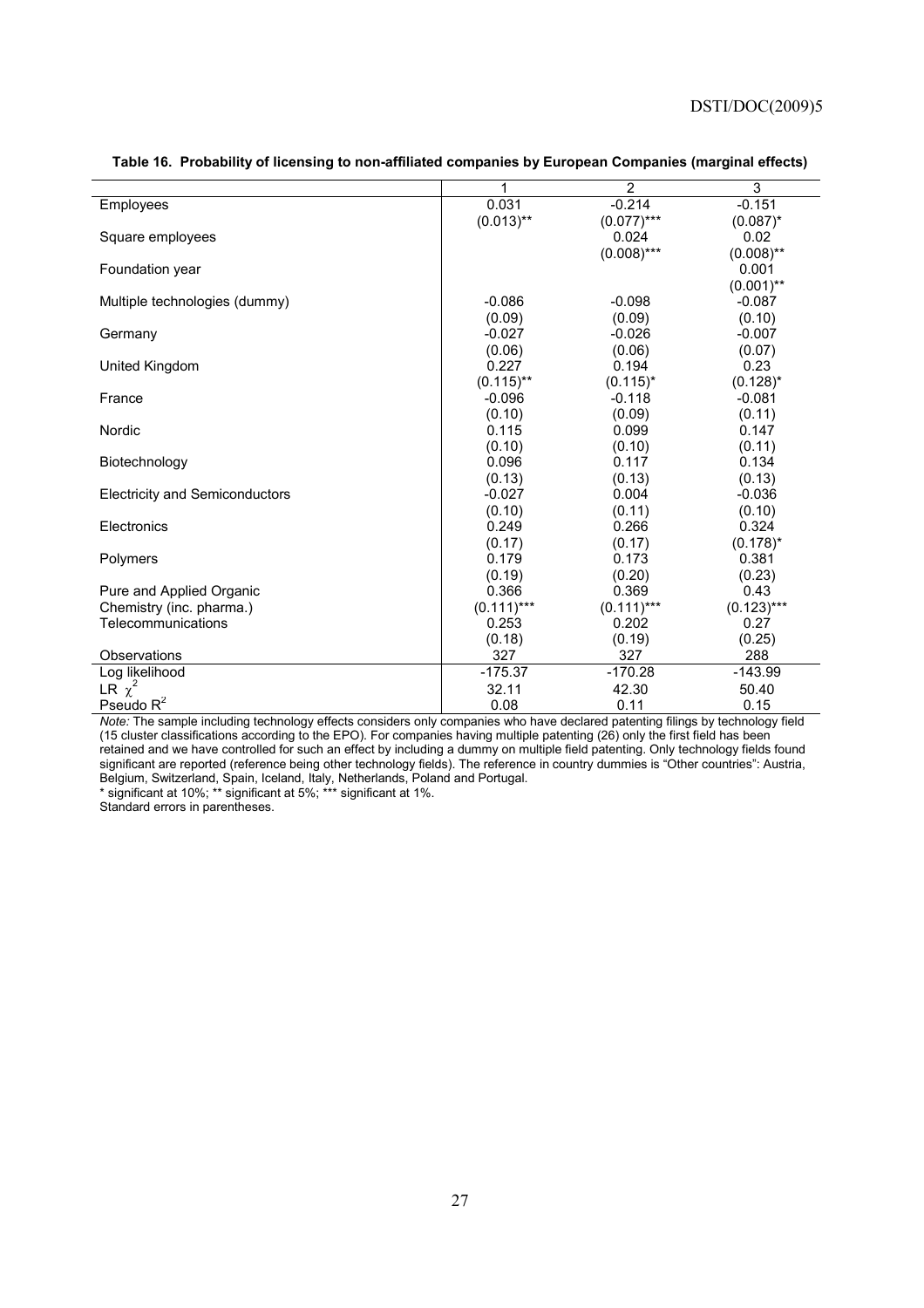# **Annex II: Additional Tables**

#### **Table 17. The firm distribution of the EPO and Japanese surveys**

|                                                         | European companies<br>(weighted) |       | Japanese companies |               |
|---------------------------------------------------------|----------------------------------|-------|--------------------|---------------|
| 1-9 employees                                           | 70                               | 14.71 | 8                  | 0.49          |
| 10-49 employees                                         | 66                               | 13.87 | 36                 | 2.19          |
| 50-249 employees                                        | 95                               | 19.96 | 207                | 12.58         |
| 250-999 employees                                       | 80                               | 16.81 | 409                | 24.86         |
| 1000-9 999 employees                                    | 100                              | 21.01 | 264                | 16.05         |
| 10000 or more employees<br>Missing employee information | 65                               | 13.66 | 31<br>690          | 1.88<br>41.95 |
| Total of companies                                      | 476                              | 100%  | 1645               | 100%          |

#### **Table 18. Licensing to non-affiliated companies by technology field in the European sample**

|                             |           |            |                |              | % willing to |
|-----------------------------|-----------|------------|----------------|--------------|--------------|
|                             |           | % of their |                | % willing to | license in   |
|                             |           | patents    | #              | license in   | non          |
|                             | Nb. of    | willing to | companies      | licensing    | licensing    |
|                             | companies | license    | licensing      | firms        | firms        |
| Biotechnology               | 14        | 0.34       | 6              | 0.57         | 0.17         |
| Civil Engineering;          |           |            |                |              |              |
| Thermodynamics (including   |           |            |                |              |              |
| engines and pumps)          | 57        | 0.26       | 21             | 0.42         | 0.17         |
| Computers                   | 10        | 0.26       | 5              | 0.48         | 0.00         |
| Electricity and             |           |            |                |              |              |
| Semiconductor Technology    | 21        | 0.27       | 7              | 0.18         | 0.30         |
| Electronics                 | 12        | 0.29       | $\,6$          | 0.45         | 0.12         |
| Handling and Processing     | 30        | 0.18       | 13             | 0.51         | 0.02         |
| <b>Human Necessities</b>    |           |            |                |              |              |
| (including agriculture,     |           |            |                |              |              |
| medical products, printing) | 72        | 0.27       | 35             | 0.40         | 0.19         |
| <b>Industrial Chemistry</b> | 18        | 0.43       | 12             | 0.41         | 0.47         |
| Polymers                    | 13        | 0.34       | $\overline{7}$ | 0.19         | 0.48         |
| Pure and Applied Organic    |           |            |                |              |              |
| Chemistry (including        |           |            |                |              |              |
| pharmaceuticals)            | 22        | 0.36       | 16             | 0.53         | 0.00         |
| Telecommunications          | 10        | 0.55       | 9              | 0.55         | 0.00         |
| <b>Vehicles and General</b> |           |            |                |              |              |
| Technology (including       |           |            |                |              |              |
| transporting mechanisms,    |           |            |                |              |              |
| lighting)                   | 42        | 0.18       | 24             | 0.43         | 0.00         |
|                             |           |            |                |              |              |
| Total (on the sample of     |           |            |                |              |              |
| companies declaring         |           |            |                |              |              |
| patenting by technology)    | 337       | 0.27       | 168            | 0.43         | 0.15         |

*Note*: The tabulation is made on data from companies who have reported information by technology field and only technology fields having at least 10 patenting companies are reported. See the 2007 EPO Applicant Panel Survey: http://www.epo.org/patents/surveys/future-patent-filings.html.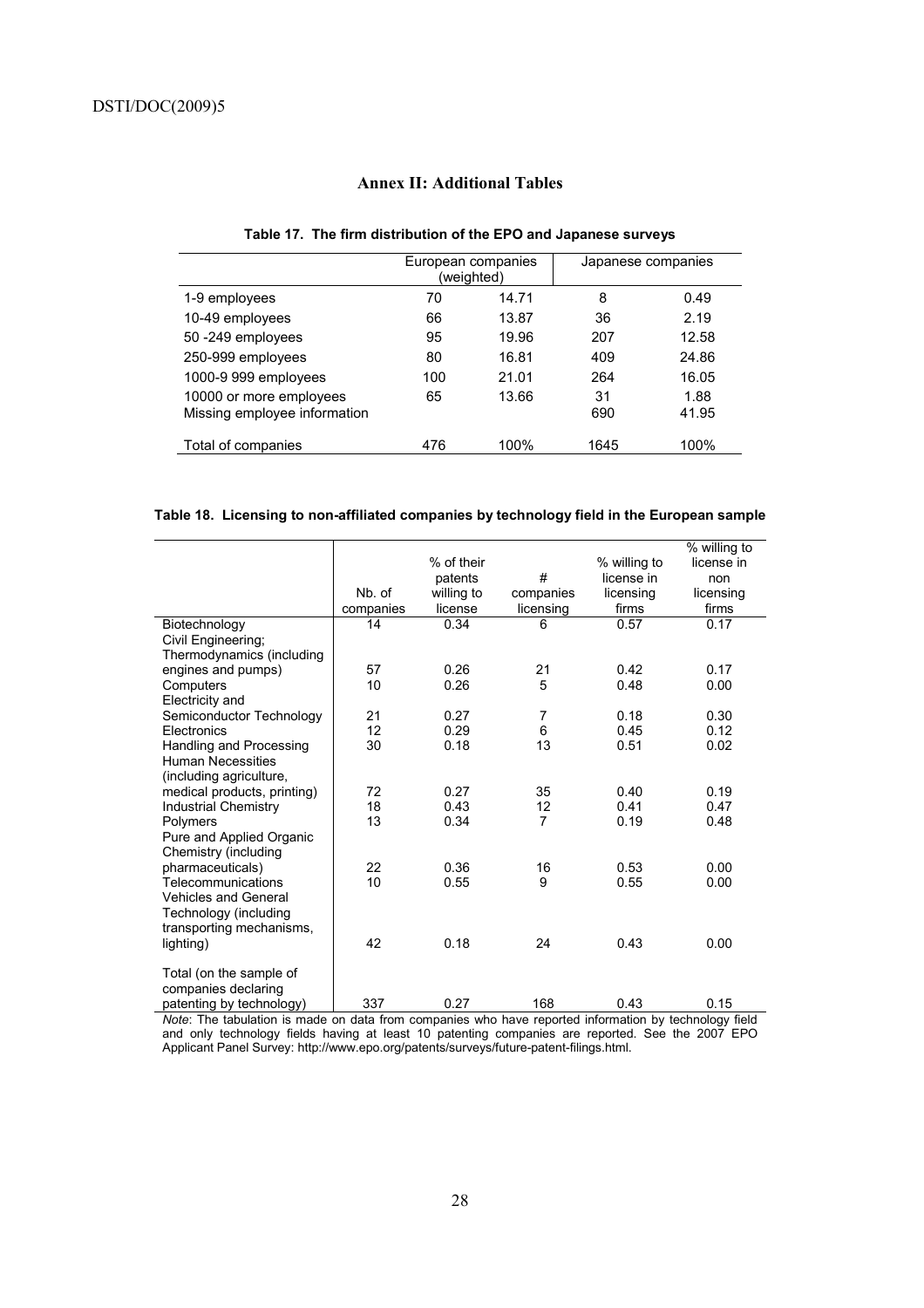## **Annex III: The Survey Questionnaire**

The first part of the questionnaire will include the identification of the responding firm: size, industry, age (start-ups *vs.* older firms), the multinational or purely national nature of the firm.

## **1. Licensing out activity of your company**

## *1.1. What is the share, in your patent portfolio, of patents which are currently:*

|                        | $-20%$ | 40%<br>า∩<br>– V | 40-60% | $-80%$<br>60. | 100%<br>Q <sub>0</sub><br>ov- |
|------------------------|--------|------------------|--------|---------------|-------------------------------|
| . .<br>out<br>licensed |        |                  |        |               |                               |

## *1.2. What is the share, among patents licensed out, of those which are:*

|                                               | $0 - 20%$ | $20 - 40\%$ | $40 - 60\%$ | $60 - 80\%$ | $80 - 100\%$ |
|-----------------------------------------------|-----------|-------------|-------------|-------------|--------------|
| licensed out to companies not affiliated with |           |             |             |             |              |
| the same group as yours                       |           |             |             |             |              |
| licensed out to partners located abroad       |           |             |             |             |              |
| cross-licensed                                |           |             |             |             |              |

## *1.3. Evolution of your patent licensing activity with non-affiliated partners*

| In 2006 as compared with 2003 | Your total licensing | The total number of deals |  |
|-------------------------------|----------------------|---------------------------|--|
|                               | revenue has          | has                       |  |
| Increased dramatically        |                      |                           |  |
| Increased                     |                      |                           |  |
| Not changed                   |                      |                           |  |
| Decreased                     |                      |                           |  |

## *1.4. What is the share in total IP licensing contracts of those involving the following types of IP (as one contract can involve several types of IP, the total of your response could exceed 100%)?*

|            | $0 - 20\%$ | $20 - 40\%$ | 40-60% | 60-80% | $80 - 100\%$ |
|------------|------------|-------------|--------|--------|--------------|
| Patents    |            |             |        |        |              |
| Trademarks |            |             |        |        |              |
| Know-how   |            |             |        |        |              |
| Copyright  |            |             |        |        |              |

## **2. Motivations for licensing out patents: What is the share of deals concluded in 2003-2006 obeying the following motivations (as one deal can have several motivations the total of your response could exceed 100%):**

|                                                             | Share in total deals $(\% )$ |
|-------------------------------------------------------------|------------------------------|
| Earning revenue                                             |                              |
| Entering into cross-licensing deals                         |                              |
| Sharing technology with other companies ("open innovation") |                              |
| Establishing your technology as a <i>de facto</i> standard  |                              |
| Outsourcing manufacturing                                   |                              |
| Stop perceived infringement of some of your patents         |                              |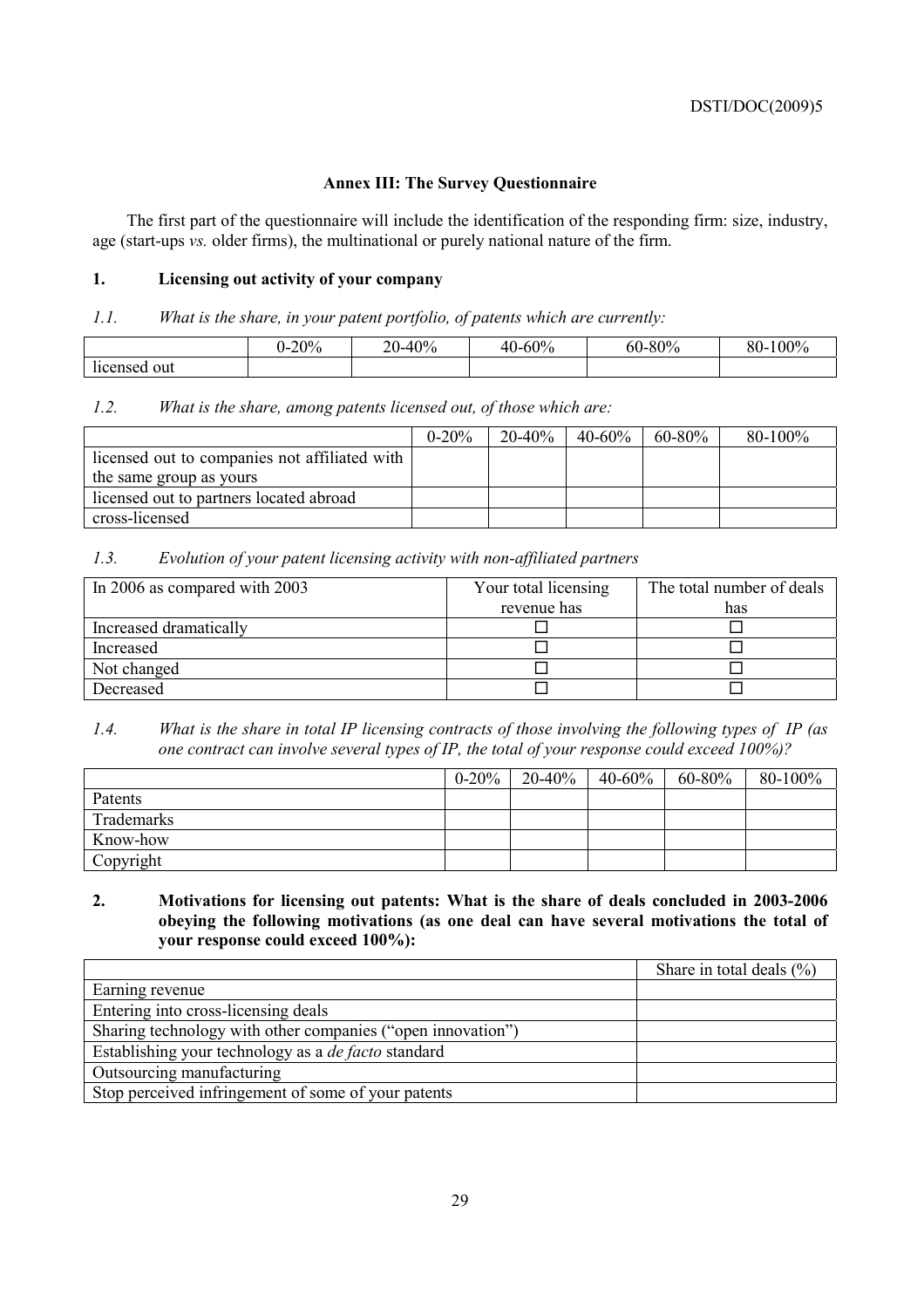# **3. Do you use the following mechanisms?**

|                        | v T<br>Y es | N0 |
|------------------------|-------------|----|
| Patent pools           |             |    |
| Patent clearing houses |             |    |
| Patent auctions        |             |    |

# **4. Obstacles to licensing (out) patents:**

*<sup>4.1.</sup> Share (%) of your patent portfolio that you would be willing to license but could not actually license:* 

|                                          | $\gamma_0$ | $0 - 2\%$ | $2 - 6\%$ | $5\%$<br>$0 -$<br>⊥ັ | $5 - 100\%$<br>$\sim$ |
|------------------------------------------|------------|-----------|-----------|----------------------|-----------------------|
| $\sim$ 1<br>patents<br>total<br>Share in |            |           |           |                      |                       |

# *4.2. What hampering factors have you been confronted with in your licensing activity?*

|                                           | <b>Not</b> | Weakly    | Moderately | Very      |
|-------------------------------------------|------------|-----------|------------|-----------|
|                                           | relevant   | important | important  | important |
| Identifying partner is difficult          |            |           |            |           |
| Price offered too low                     |            |           |            |           |
| Drafting and negotiating contracts is too |            |           |            |           |
| complex/costly                            |            |           |            |           |
| Technology not developed enough (lacking) |            |           |            |           |
| prototype etc.)                           |            |           |            |           |

# **5. Financial uses of patents. How important are patents for you in the following operations:**

|                                     | <b>Not</b> | Weakly    | Moderately | Very      |
|-------------------------------------|------------|-----------|------------|-----------|
|                                     | relevant   | important | important  | important |
| Raising capital, through            |            |           |            |           |
| Venture capital                     |            |           |            |           |
| Private investors                   |            |           |            |           |
| Stock market                        |            |           |            |           |
| Securitisation                      |            |           |            |           |
| Negotiating loans (collateral etc.) |            |           |            |           |
| Obtaining public subsidies          |            |           |            |           |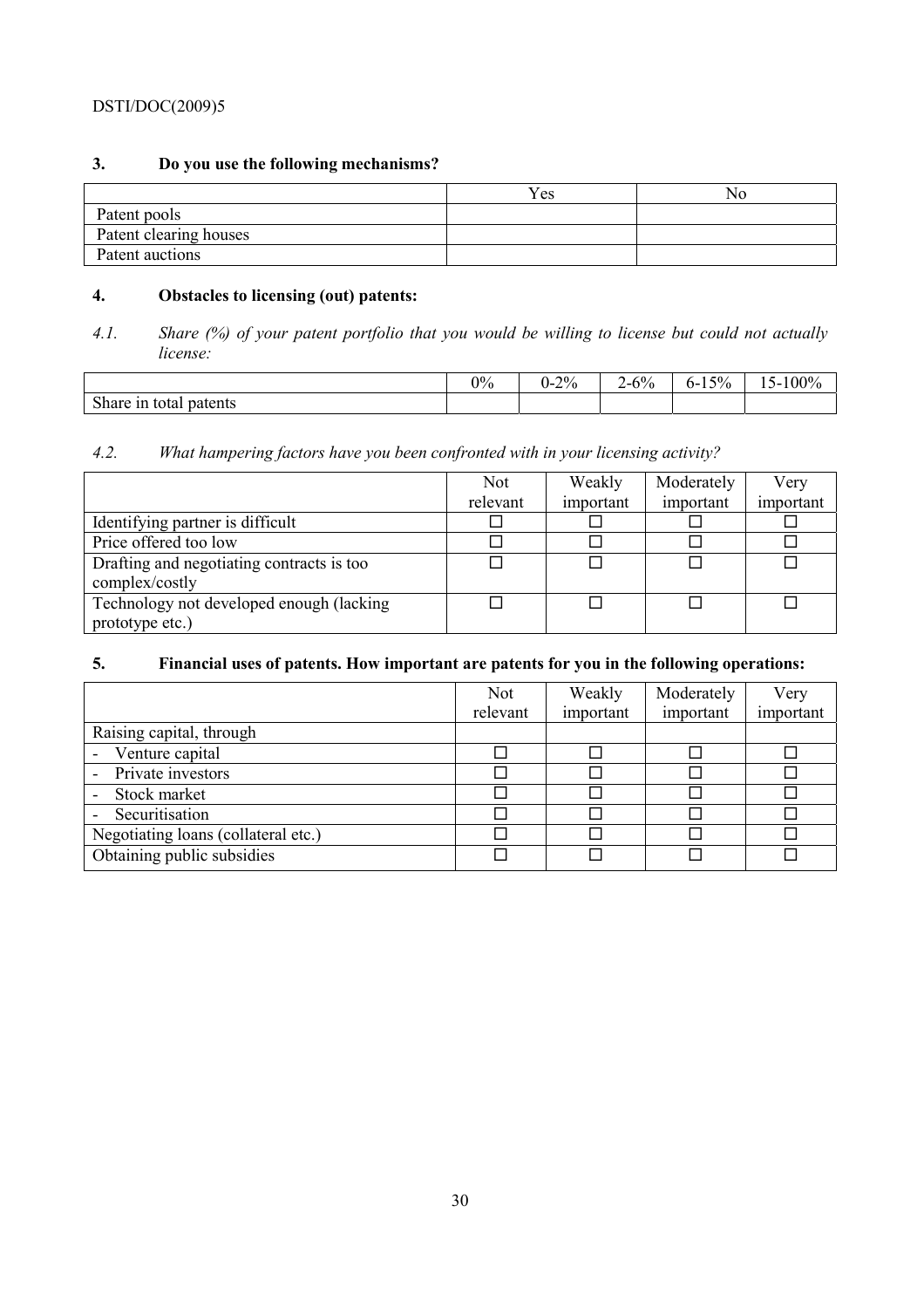#### **REFERENCES**

- Anand, B. N. and T. Khanna (2000), "Intellectual Property Rights and Contract Structure", *Journal of Industrial Economics*, XLVIII, 103-135.
- Arora, A. (1995), "Licensing Tacit Knowledge: Intellectual Property Rights and the Market for Know-how", *Economics of Innovation and New Technology* 4 (1995), pp. 41-59.
- Arora, A. and A. Fosfuri (2003), "Licensing the Market for Technology", *Journal of Economic Behavior & Organization*, 52-2, October, pp. 277-295.
- Arora, A., A. Fosfuri and A. Gambardella (2001), "Markets for Technology: the Economics of Innovation and Corporate Strategy", MIT Press, Cambridge, MA (2001).
- Arora, A. and A. Gambardella (1994), "The Changing Technology of Technical Change: General and Abstract Knowledge and the Division of Innovative Labour", *Research Policy* 23 (1994), pp. 523-532.
- Arora, A. and M. Ceccagnoli (2006), "Patent Protection, Complementary Assets, and Firms' Incentives for Technology Licensing", *Management Science* 52 (2006), pp. 293-308.
- Arora, A. and R. Merges (2004), "Specialized Supply Firms, Property Rights and Firm Boundaries", *Industrial and Corporate Change* 13 (2004), pp. 451-475.
- Arrow, K. (1962), "Economic Welfare and the Allocation of Resources for Invention.In: the Rate and Direction of Inventive Activity: Economic and Social Factors", NBER Conference no. 13, Princeton: Princeton University Press.
- EPO: EPO Applicant Panel Survey, on: http://www.epo.org/patents/surveys/future-patent-filings.html.
- Fosfuri, A. (2006), "The Licensing Dilemma: Understanding the Determinants of the Rate of Technology Licensing", Working Paper, April 2006, University Carlos III of Madrid.
- Gallini, N.T. (1984), "Deterrence by Market Sharing: a Strategic Incentive for Licensing, *American Economic Review,* 74 (1984), pp. 931-941.
- Gambardella, A. (2002), "'Successes' and 'Failures' in the Markets for Technology", *Oxford Review of Economic Policy*, 18 (1), 2002.
- Gambardella, A., P. Giuri and A. Luzzi (2007), "The Market for Patents in Europe", *Research Policy*, 36 (8), October 2007, pp. 1163-1183.
- Gambardella, A. and M. Giarratana (2007), "Innovations for Products, Innovations for Licensing: Patents and Downstream Assets in the Software Security Industry", Mimeo. http://papers.ssrn.com/sol3/papers.cfm?abstract\_id=935210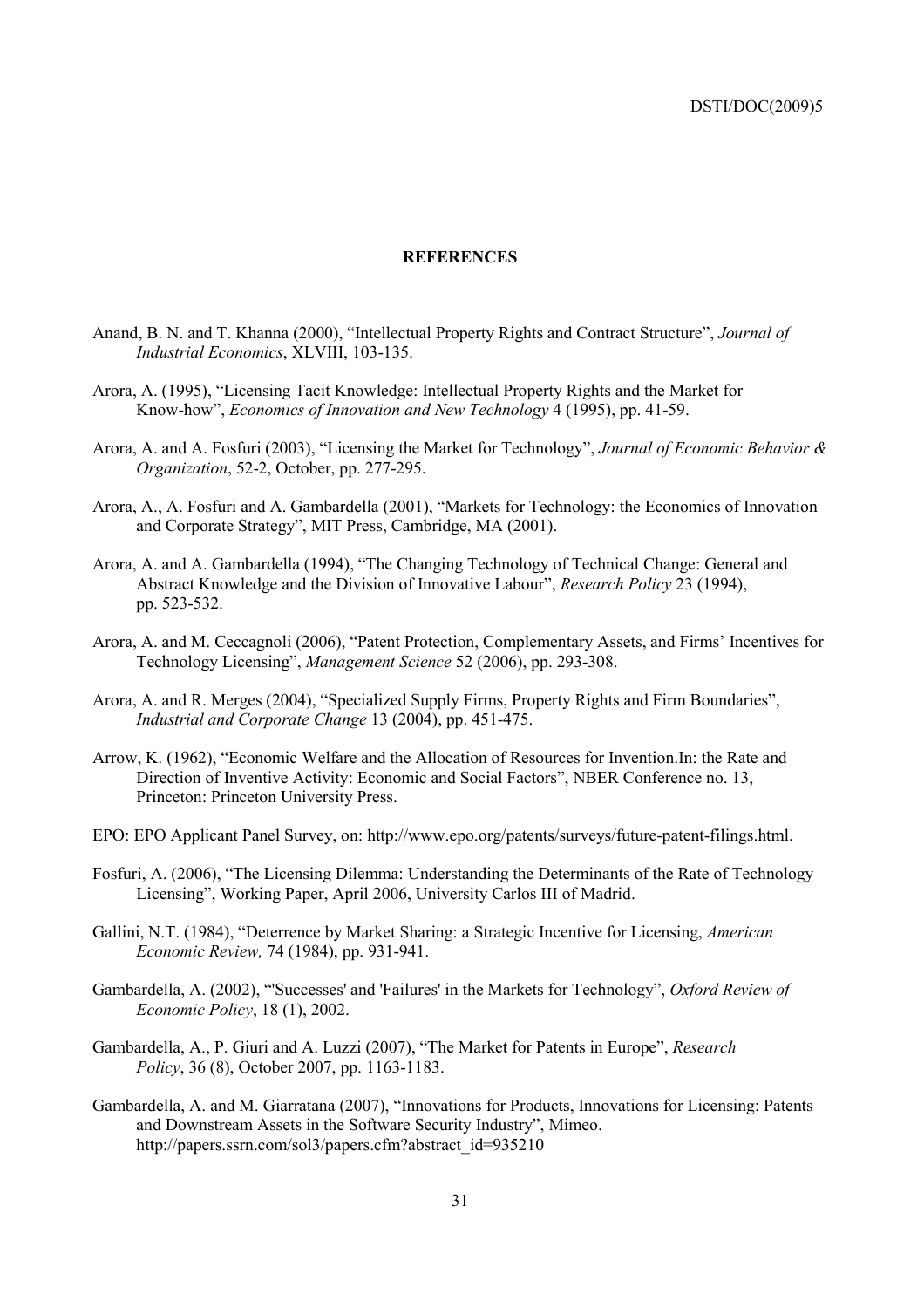- Gans, J. S. and S. Stern (2003), "The Product Market and the Market Forideas: Commercialisation Strategies for Technology Entrepreneurs", *Research Policy*, 2003, 32, pp. 333-350.
- Gans, J., D. Hsu and S. Stern (2002), "When Does Start-Up Innovation Spur the Gale of Creative Destruction", *RAND Journal of Economics*, 33 (2002), pp. 571-586.
- Giuri, P. *et al.* (2007), "Inventors and Invention Processes in Europe: Results from the PatVal-EU Survey", *Research Policy*, Volume 36, Issue 8, October 2007, pp. 1107-1127.
- Grindley, P. and D. Teece (1997), "Managing Intellectual Capital: Licensing and Cross-Licensing in Semiconductors and Electronics", *California Management Review*, 39, pp. 8-41.
- Hall, B. and R. Zeidonis (2001), "The Patent Paradox Revisited: an Empirical Study of Patenting in the U.S. Semi-conductor Industry", 1979-1995, *RAND Journal of Economics,* 32 (1), pp. 101-128.
- Kim, Y. J. and N. Vonortas (2006), "Determinants of Technology Licensing", *Managerial and Decision Economics,* 27 (4), pp. 235-49.
- Kollmer, H. and M. Dowling (2004), "Licensing as a Commercialisation Strategy for New Technology-Based Firms", *Research Policy*, 33 (2004), pp. 1141-1151.
- Merges, R. (1998), "Property Rights, Transactions, and the Value of Intangible Assets", University of California at Berkeley, Working Paper.
- Motohashi, K. (2008), "Licensing or Not Licensing? An Empirical Analysis of the Strategic Use of Patents by Japanese Firms", *Research Policy*, forthcoming.
- Nagaoka, S. (2005), "Determinants of High-Royalty Contracts and the Impact of Stronger Protection of Intellectual Property Rights in Japan", *J. Japanese Int. Economies*, 19 (2) (2005) 233–254.
- OECD (2006a), "Valuation and Exploitation of Intellectual Property", by S. Kamiyama, C. Martinez and J. Sheehan (2006), *STI Working Paper*, OECD.
- OECD (2006b), "Summary of the EPO-OECD-UKPO Conference: Patents, Realising and Securing Value", OECD, http://www.oecd.org/dataoecd/23/4/37952293.pdf .
- Rockett, K. E. (1990), "Choosing the Competition and Patent Licensing", *RAND Journal of Economics*, 21 pp. 161-171.
- Scotchmer, S. (1991), "Standing on the Shoulders of Giants: Cumulative Research and the Patent Law", *Journal of Economic Perspectives* 5 (1991), pp. 29-41.
- Shapiro, C. (2001a), "Navigating the Patent Thicket: Cross Licenses, Patent Pools, and Standard Setting", in Jaffe, A. B., J. Lerner and S. Stern (Eds.), *Innovation Policy and the Economy*, Vol. 1, MIT Press, pp. 119-150.
- Shapiro, C. (2001b), "Antitrust Limits to Patent Settlements, Competition Policy Center", *Working Paper Series* CPC01-18, Competition Policy Center, Institute for Business and Economic Research, UC Berkeley.
- Shephard, A. (1987), "Licensing to Enhance Demand for New Technologies", *RAND Journal of Economics* 18 (1987), pp. 360-368.